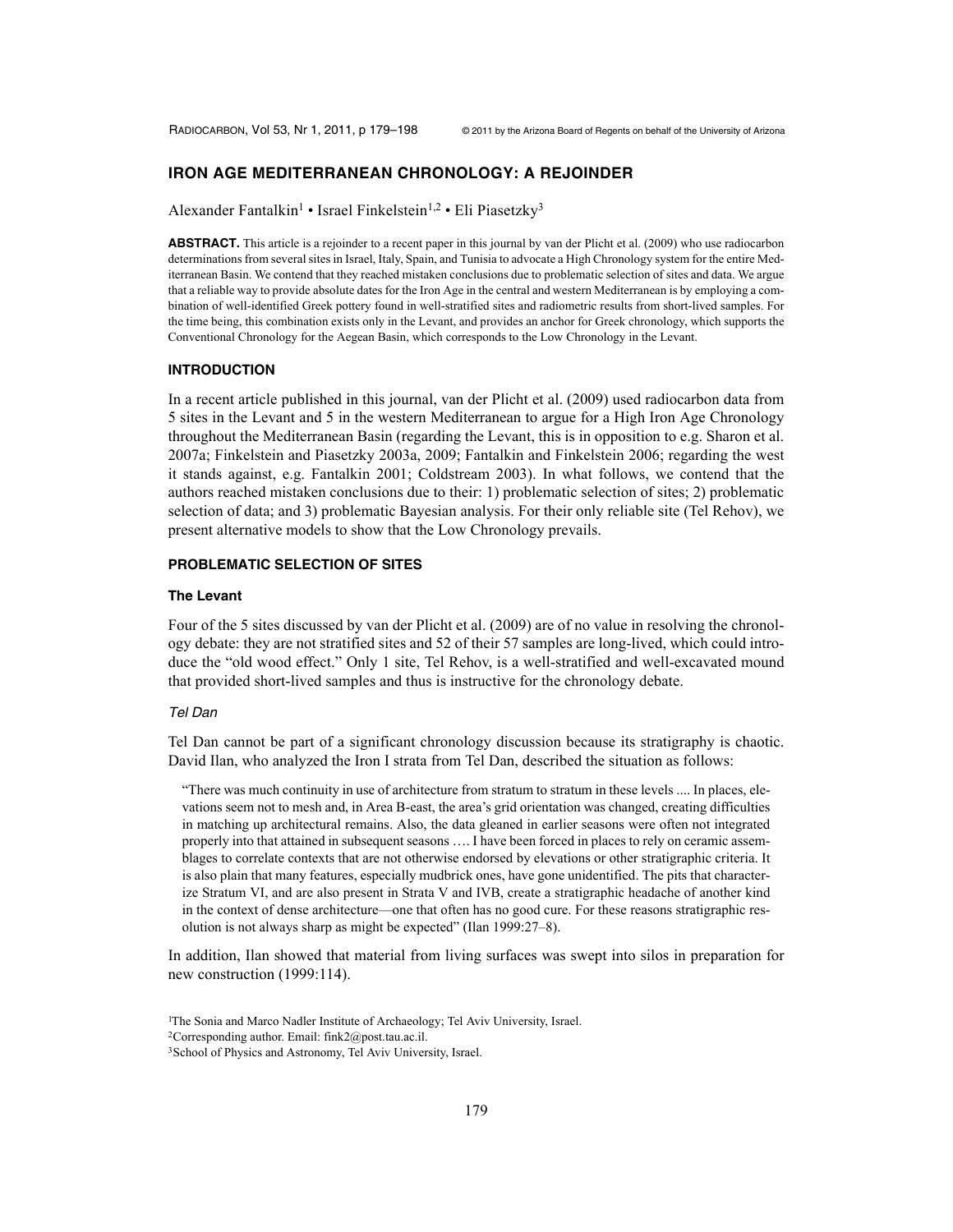From the 19 loci that provided the samples for  $^{14}$ C measurement, only 1 may be sufficiently safe to be assigned stratigraphically; 7 were affiliated according to the  $14C$  results (Finkelstein and Piasetzky 2006: Table 4). By the Megiddo standards, for instance (Boaretto 2006), not a single locus in this list—not even the "good" one—would have qualified as stratigraphically reliable for 14C measurement. In a situation like this, <sup>14</sup>C dating samples should not have been collected in the first place. Indeed, van der Plicht et al. admit that "the original stratigraphic assignment was sometimes adjusted on the basis of the  $14C$  results" (2009:222), and in another place Bruins and van der Plicht  $(2005)$  state that:

"A sample of mixed charred seeds … gave a very low date that does not fit the other results …. The stratigraphic archaeological context was re-evaluated as a result."

"The youngest radiocarbon date in our Iron Age series from Tel Dan came from charcoal of olive wood … derived from destruction debris above a floor, associated originally with Stratum IVB. The radiocarbon date in this case also suggests that at least part of the destruction debris is much younger, perhaps from Stratum II …".

Fixing the entire stratigraphy in such a chaotic situation (to differ from a specific case in a well-stratified site) according to <sup>14</sup>C results (Bruins and van der Plicht 2005: Table 4 reveals that the same was done in 5 additional instances) is erroneous. By doing so, one could conceivably arrive at any result one wishes to obtain. It is also a mistake to base the original stratigraphy of Tel Dan on charcoal rather than short-lived samples (16 of the 19 items; see below). Under these conditions, the Tel Dan results are of no value for the Iron Age chronology discussion.

## *Horvat Haluqim*

We do not think that this Negev Highlands site can add to the Iron Age chronology debate. The samples dated originated not from secure floors at the site, but rather from an ancient agricultural terrace located in a small wadi *near* the site. Unlike floors in a stratified site, earth behind built-terraces cannot provide secure stratigraphic sequence. Moreover, they lack ceramic assemblages and hence cannot be correlated with nearby habitation sites. Two points are important here:

- 1. Work on dung in rockshelters in the same region (the Negev Highlands) provides evidence of human activity in periods not represented in the region's habitation sites (Rosen et al. 2005). Note also, that 2 of the samples from the Horvat Haluqim terrace provide dates in the Late Bronze Age, which is not represented at the site. The charred organic matter from the Horvat Haluqim terrace, therefore, is only reliable for confirming times of human activity in the vicinity of the terrace; it cannot be securely linked to the early Iron IIA layer at Horvat Haluqim.
- 2. Avni et al. (2009) have shown that terracing in the Negev Highlands, including terracing in the immediate vicinity of a site contemporary to Horvat Haluqim (early Iron IIA), had not been conducted before the 4th century CE.

In order to <sup>14</sup>C date the Negev Highlands sites, one needs to retrieve short-lived samples from safe contexts on floors. The value of such an endeavor has recently been shown in careful stratigraphic excavations carried out by Shahack-Gross and Finkelstein (2008) in 2 nearby sites: Atar Haroa and Nahal Boqer (see Cohen 1970; Cohen and Cohen-Amin 2004:28–34, respectively). The 2 sites are located in close proximity to Horvat Haluqim and all 3 are contemporaneous; they date to the ceramic phase labeled early Iron IIA. Atar Haroa provided 16 results from short-lived samples found on the floors of the peripheral broad-rooms of the site (the casemates of the "fortress" in van der Plicht et al.'s terminology). Nahal Boqer provided 3 more dates. The results fall in the late 10th century and mainly in the first half of the 9th century BCE (Boaretto et al. 2010). They fit well the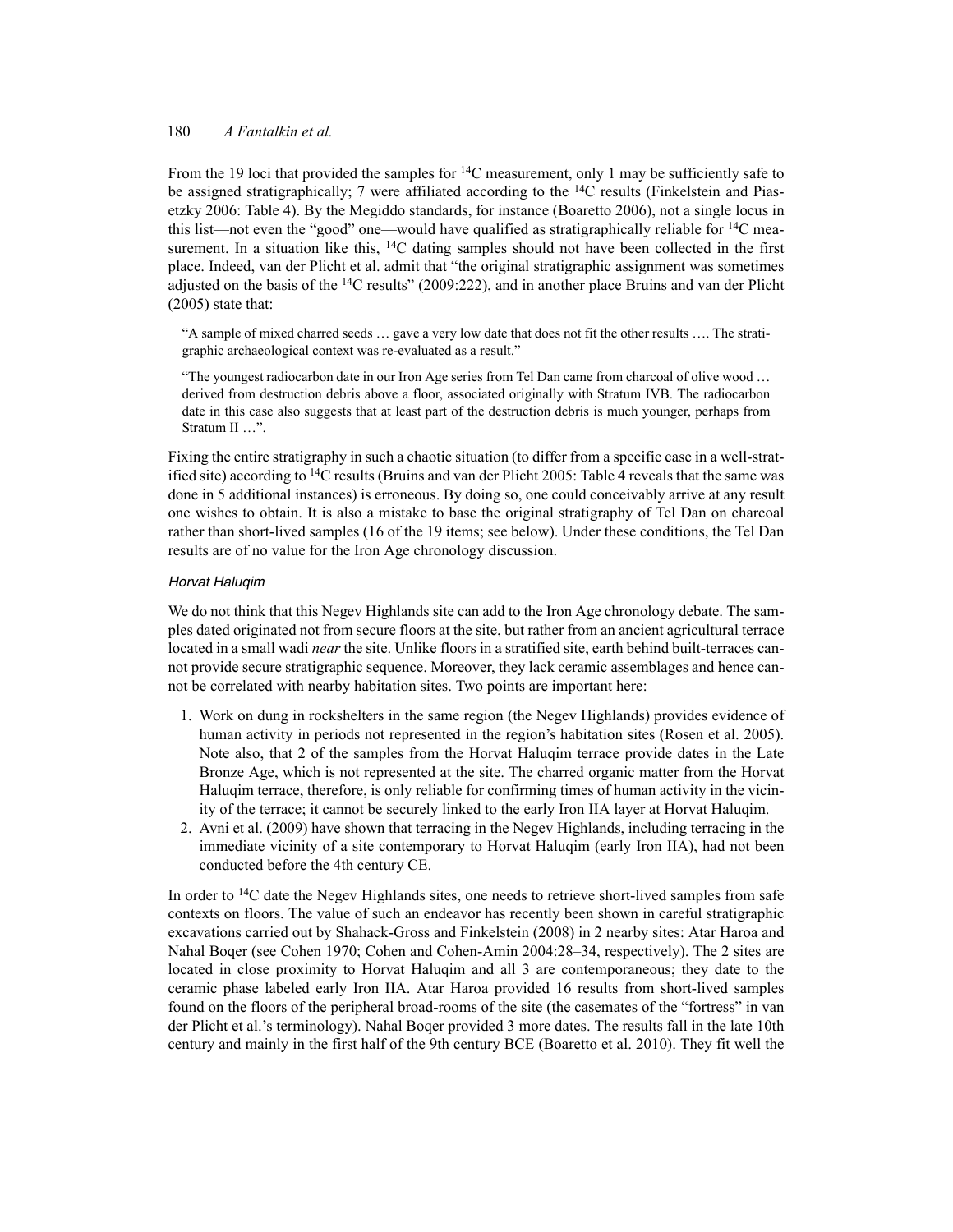overall 14C picture from Israel (e.g. Finkelstein and Piasetzky 2003a, 2009; Sharon et al. 2007a) and contradict van der Plicht et al.'s dating of Horvat Haluqim according to the charred wood found in the nearby agricultural terrace.

### *Tell el-Qudeirat*

In the case of this site, too, we do not see the relevance to the Iron Age chronology debate. First, 3 of the 4 samples come from the late Iron II fortresses that according to all authorities date to the 8th and 7th centuries BCE (Cohen and Bernick-Greenberg 2007). Second, all samples are long-lived except one; the latter originated in the upper fortress, which dates to ~600 BCE. Third, *contra* to what van der Plicht et al. maintain, the single long-lived (charred organic material) sample did not originate in the lower fortress, but rather in remains to its west (Squares K/6-7, information in Bruins and van der Plicht 2005:357; 2007:491; for the location *vis à vis* the fortress see Cohen and Bernick-Greenberg 2007: Plan 3), and may have originated from the pre-fortress settlement at the site (Cohen and Bernick-Greenberg 2007:7; Singer Avitz 2008; Finkelstein 2010). The excavators describe this location as follows:

"The remains include both the western part of the oval fortress and part of the settlement west of it. The stratigraphic correlation between these two units is crucial for understanding the chronological relation between them, but unfortunately this issue has not been clarified as there are no direct stratigraphic links in the excavated units" (Shor and Bernick-Greenberg 2007:67).

In short: the only relevant sample from Tell el-Qudeirat 1) is long lived; 2) does not come from the oval fortress; and 3) may belong to the pre-fortress settlement, which dates to the Iron I.

### *Khirbet en-Nahas*

This site, important as it may be for the study of copper production in the Levant (Levy et al. 2004; 2008), cannot contribute to the Iron Age chronology debate. Khirbet en-Nahas is a copper production site, not a stratified settlement, and much of its accumulation is industrial waste (photo in Levy et al. 2008: Figure 2). The many (almost all long-lived) <sup>14</sup>C results from this site, measured at Groningen and Oxford, may tell us a great deal about the history of copper production there—beginning, peak, and end (Finkelstein and Piasetzky 2008)—but not much more. The only spot at the site that is not directly related to the copper industry is the large square fortress. Alas, no floors with secure ceramic assemblages were found there; hence, there is no way to tie the fortress to the ceramic sequence of the well-stratified mounds in northern Israel (Finkelstein and Singer Avitz 2008, 2009; *contra* Smith and Levy 2008). Moreover, 1) the dates associated by the excavators with the fort come from production waste under it, and 3 of the 7 measurements associated with the supposed 10th century fortress provided 9th century BCE dates; 2) while no 14C sample at Nahas dates to the Iron IIB, most of the pottery found at the site belongs to the Iron IIB-C (Finkelstein and Singer Avitz 2009; in fact this also emerges from the report of the excavators: Smith and Levy 2008); 3) the layout of the fortress resembles 2 Iron IIB fortresses (with no Iron IIA remains) in the south: En Hazeva on the other side of the Arabah Valley and Tell el-Kheleifeh at the head of the Gulf of Aqaba.

#### *Tel Rehov*

Tel Rehov is a well-stratified and well-excavated site that provided a sequence of measurements from short- and long-lived samples. Still, some of the samples used by van der Plicht et al. come from dubious stratigraphic contexts. We refer to pits and open spaces that may have been used for dumping refuse (in a case like this old material, including a few olive stones, could have been swept into the pits—Ilan 1999); therefore, the results should be taken as the oldest possible dates.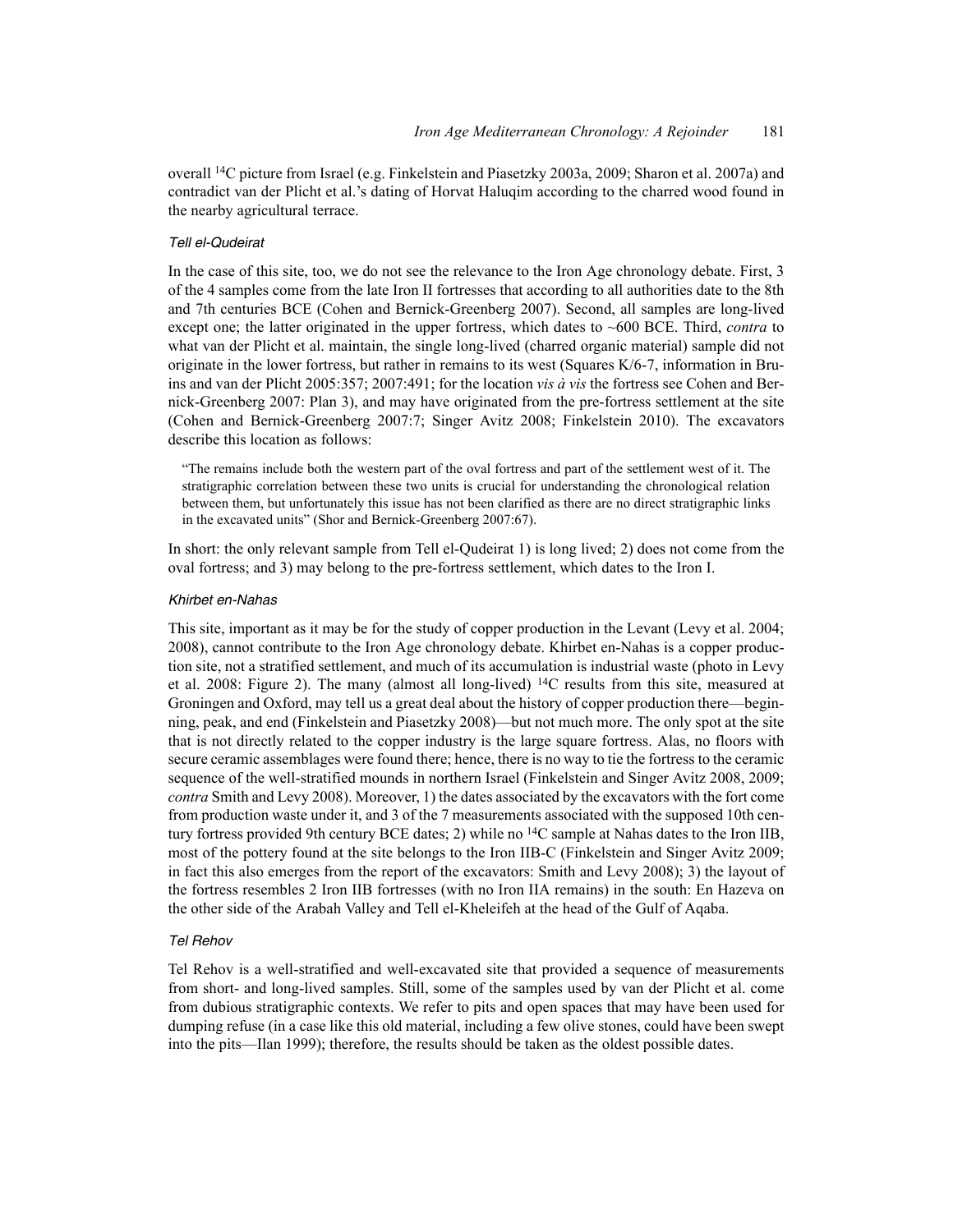The meaning of these dates for the Iron Age chronology debate has been discussed in a series of articles. Suffice it to say here that van der Plicht et al. (2009) interpreted the Tel Rehov determinations as supporting the High (or the Modified Conventional) Chronology (see also Bruins et al. 2003, 2005, 2007; Mazar et al. 2005). Yet, they failed to acknowledge that the same set of measurements can also be interpreted differently—in a way that substantiates the Low Chronology (Finkelstein and Piasetzky 2003b,c, 2006; Sharon et al. 2007b). For instance, the Iron I/IIA transition, set by Mazar et al. (2005) in ~980 BCE, can as conveniently be put in about 930–920 BCE (see analyses of the Tel Rehov data below).

## **The Central and Western Mediterranean**

## *Carthage*

van der Plicht et al. state that they chose Carthage for their research because its foundation is historically acknowledged (2009:225). They refer to the date of the foundation of Carthage in 814/813 BCE, which, according to Timaeus of Tauromenium, took place 38 yr before the first olympiad. Yet, dating the first olympiad is notoriously problematic (Christensen 2007:45–160) and there is no way to evaluate how Timaeus, who lived in the late 4th and early 3rd centuries BCE, calculated this date. According to Timaeus, for example, the foundation of Carthage and Rome took place in the same year, but this symbolic synchronization (Feeney 2007:52–99) is an artificial construct with little, if any, chronological value (Möller 2005:247). The ostensible historical reference datum for van der Plicht et al. is therefore unreliable.

The first series of 14C dates from Carthage came from layers below the *decumanus maximus* in the University of Hamburg excavations. These layers produced a pottery assemblage consisting of Phoenician types of Bikai's Kition Horizon and Aegean wares of the Late Geometric period. Four <sup>14</sup>C dates obtained from animal bones yielded results with an average of 895–795 BCE (95%; 830– 805 BCE 68%) (Nijboer and van der Plicht 2006: Table 2). Based on these dates, Nijboer (2005) suggested raising the beginning of the Early, Middle, and Late Greek Geometric by a number of decades, with the Late Geometric period starting in the second half of the 9th century BCE rather than around the mid-8th century BCE, which is the conventional dating (Brandherm 2006, 2008). Yet, these bones came from problematic contexts, with possible residual material (Docter et al. 2005; Núñes Calvo 2008); moreover, averaging in such a situation is not a legitimate procedure.

The Ghent University Carthage Expedition contributed 2 more series of bone samples for 14C dating (13 determinations altogether). According to van der Plicht et al. (2009:227 and Table 9):

"This set of  $14C$  dates is slightly younger than the Hamburg material. Unfortunately, from the viewpoint of precise dating, that moves them into the Hallsttatt plateau of the calibration curve. Even so, they still refer to the period around 800 BCE."

Thus far, detailed information regarding stratigraphic and ceramic contexts has been published for one of these groups, which includes 6 samples. They originated from a 9-layer pit below the bastion of Trench 4 in the Bir Massouda site, located in the center of present-day Carthage. The stratigraphic sequence was interpreted as a gradual filling (probably including garbage) over a long period of time, of a natural or manmade depression (Docter et al. 2008; the samples for <sup>14</sup>C dating came from layers [from the bottom up] BM04/4465, BM04/4463, BM04/4461, BM04/4460, BM04/4459, and BM04/4458).

Nijboer and van der Plicht (2006) state that: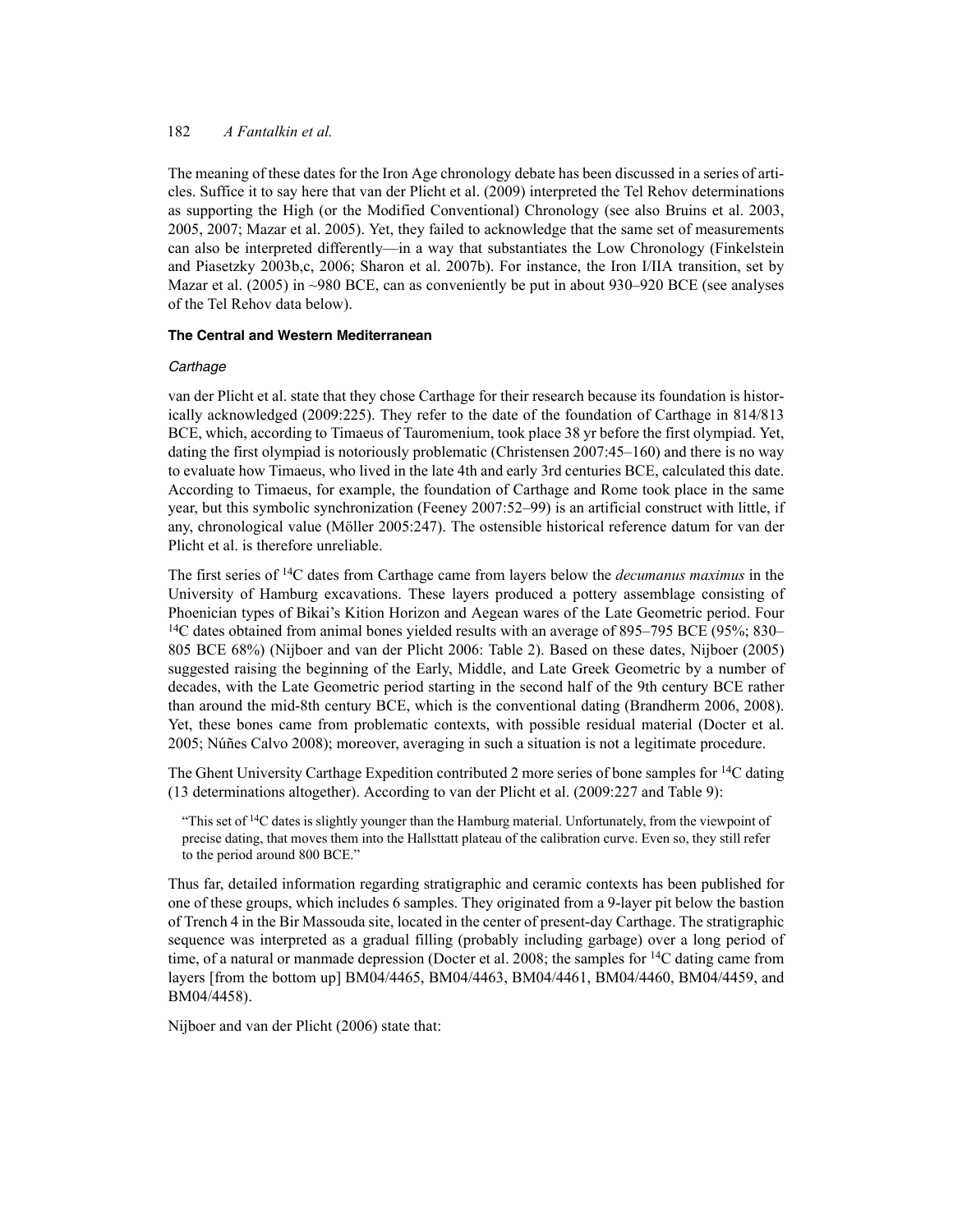"[T]he gradual lowering of the six radiocarbon results and its effect on the calibration, except for the three <sup>14</sup>C determination [sic!] around  $2600 \pm 20$  BP, is well illustrated. However, a seventh and sixth century BC date for the sequence and its contents can be excluded on archaeological grounds. This narrows the date of these six radiocarbon determinations from 850 to 730 cal BC." (in Docter et al. 2008:314)

#### They add that

"[T]he three radiocarbon results around  $2600 \pm 20$  BP and their content would imply that the Greek pottery present in these layers [emphasis ours] need to be dated to the first half of the eighth century BC, if not before…. Once more it is implied that the absolute chronology of the Late Geometric sequence needs to be raised." (in Docter et al. 2008:315)

The 3 determinations in question come from layers (from the bottom up): BM04/4465, BM04/4463, and BM04/4458. According to the excavators (and contrary to Nijboer and van der Plicht 2006), Layer BM04/4465 yielded 4 locally made pottery fragments only, with no Greek imports (Docter et al. 2008:317); Layer BM04/4463 included no pottery at all; and only Layer BM04/4458 contained abundant pottery finds, among them at least 2 Late Geometric pieces. The latter layer provided a date of  $2580 \pm 25$  BP, which translates to a calibrated date of 799–773 (68%), 810–601 BCE (95%). According to van der Plicht et al., this datum negates the Conventional Greek Chronology for the Late Geometric.

Needless to say, a deposition (including garbage) in a pit is not a secure context for  $14C$  dating. The fact that the determination from the upper layer is earlier than those from the 3 layers below it indicates that the pit is not stratified. For argument's sake, let us assume that the layers in the pit do provide reliable stratigraphy. In this case, *contra* to van der Plicht et al., one cannot ignore the samples from layers BM04/4461, BM04/4460, and BM04/4459, found below Layer BM04/4458 (Nijboer and van der Plicht excluded these samples, ostensibly due to their problematic location on the calibration curve). These layers provided dates (from the bottom up) of  $2520 \pm 25$ ,  $2520 \pm 40$ , and  $2520 \pm 25$  BP, which would force the sample from the uppermost Layer BM04/4458 to a later date, a date that would not contradict the traditional Greek chronology, which corresponds to the Low Chronology in the Levant.

To sum up, due to the unstratified nature of the deposits, Carthage's 14C dates are of minimal value in shedding light on the Iron Age chronology debate. Beyond this, in the case of Bir Massouda, van der Plicht et al. ignored some of the samples under Layer BM04/4458 with no reason; moreover, averaging results of samples from different layers in a pit whose fills accumulated over a long period of time is not a legitimate procedure (see the OxCal Web site http://c14.arch.ox.ac.uk/oxcalhelp/ hlp\_commands.html: "<sup>14</sup>C date combination: allows you to enter a series of dates for combination; the assumption is that they are all exactly the same age").

#### *Huelva*

Two contexts at Huelva, known as the Town deposits and the River deposits, produced organic samples that were 14C dated. van der Plicht et al. (2009:226) claim that the dates obtained from both deposits provide support for the High Chronology in the Levant, and strengthen the view that the Phoenicians established trading links with the western Mediterranean prior to the Greeks. They take a further step, arguing that the Huelva dates corroborate the biblical material ("Scriptures" in their terminology) on the United Monarchy of ancient Israel, e.g. the story of Hiram King of Tyre and King Solomon's trade expeditions to Tarshish, which they identify with Tartessos in southwest Spain (for the same argument, see in more detail Nijboer and van der Plicht 2006, 2008; González de Canales et al. 2008, 2009).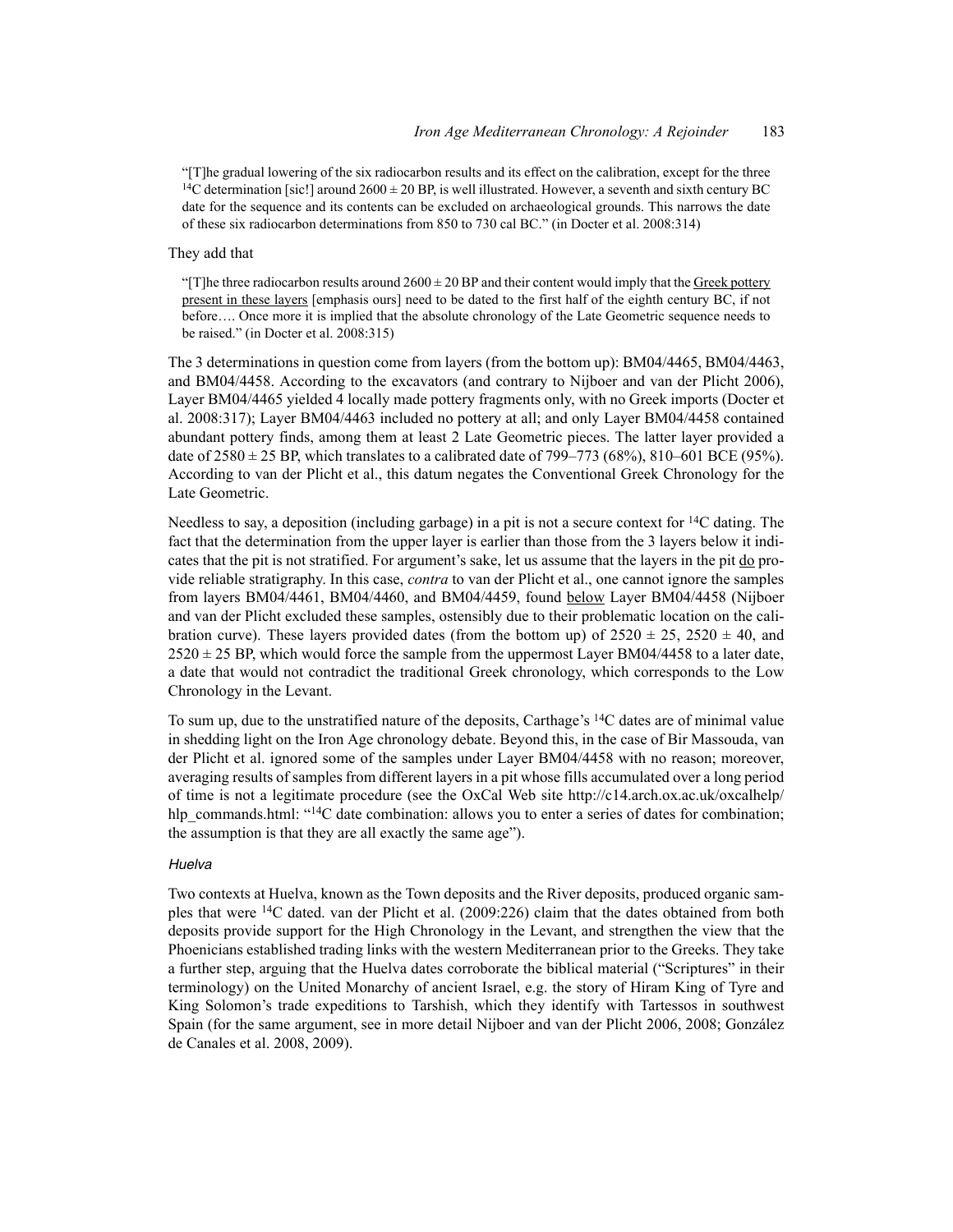Before looking at the <sup>14</sup>C results, we wish to comment on the identification of Tarshish. There are several competing locations for biblical Tarshish, from Tartessos in the west to Tarsos in Cilicia and beyond, and some scholars even doubt whether Tarshish refers to a specific place (for extended summaries, see Lemaire 2000; Lipiński 2004:225–66; Das 2008). Nijboer and van der Plicht (2006:35) follow Lipiński's identification of Tarshish with Tartessos in the region where Huelva is the primary settlement. In their opinion, the historicity of this tale is corroborated by additional materials in the "Scriptures" (2006:35). Yet, they ignore Lipiński's warning that the "fleet of ships of Tarshish" of 1 Kings 10:22 is an obvious anachronism "which is explainable by the endeavor of biblical redactors working about the 5th century B.C. and eager to boost the image of King Solomon" (Lipiński 2004:247). Indeed, many biblical scholars see this material as anachronistic (e.g. Van Seters 1983: 307–12; Knauf 1991; Miller 1997; Niemann 1997; Finkelstein and Silberman 2006:151–77).

#### *The Town Deposit.* According to van der Plicht et al. (2009:226):

"The Town deposits, found in a clear archaeological stratum, contained a wealth of material culture, including the oldest Phoenician material recovered thus far. Various cattle bones ... were found, which offered the opportunity for a precise  $14C$  date by the conventional method. ... The averaged value for these 3 dates is  $2755 \pm 15$  BP, resulting in a calibrated age range of 920–845 BCE (1  $\sigma$ )."

Yet, in an article dedicated explicitly to Huelva, Nijboer and van der Plicht describe the nature of the Town deposits in a different way (2006:31):

"The waterlogged, archaeological stratum investigated at Huelva, 5 to 6 metres under the present street level, is secondary. This means that the deposit was not stratified and that it contains mixed older and younger material, which is dated in the conventional chronology from around 900 to 770 BC. The material derives from a single stratum *in situ* in a layer of grey-dark estuary sediments…. The secondary nature of this archaeological context limits its significance ....Even so, it allows for a calculation of the mean-age of the three radiocarbon dates available. This mean-age cannot be used to date individual shards as found in the deposit. Thus it cannot date the Middle-Geometric shards in the deposit since the mean-age indicates that there can be shards older or younger than the average date range from 930 to 830 BC." [emphasis ours]

According to González de Canales et al. (2008:633), the earliest stratum referred to in the above citation yielded a large amount of pottery fragments, including 33 Greek and 8 Cypriot sherds. Most of the Phoenician ceramics from this layer can be assigned to Bikai's Salamis Horizon, corresponding to Strata IX through part of IV in Tyre, although some earlier pieces that may correspond to the end of her Kouklia Horizon (Tyre Strata XIII-X) were recognized as well (González de Canales et al. 2009:8–9). The Greek pieces included Attic Middle Geometric II types alongside Euboean SPG pieces, ranging from SPG I to SPG 3. Assuming that the identification of the earliest Phoenician pieces is correct, the earliest stratum of the Huelva Town deposits include a few items that may be broadly dated to the early Iron IIA in the southern Levant (Gilboa et al. 2008:168–73), making them the earliest Phoenician sherds discovered in the West thus far. The majority of the Phoenician assemblage, however, corresponds to the late Iron IIA-early Iron IIB in the southern Levant. Whatever absolute chronology one deploys, this means that the major part of the earliest stratum of the Huelva Town deposits should be placed toward the end of the 9th to first half of the 8th centuries BCE (cf. Núñes Calvo 2008; for the dates in the Levant, see Finkelstein and Piasetzky 2009, 2010a).

According to van der Plicht et al., the earliest stratum of the Huelva Town deposits provides an average uncalibrated date of  $2755 \pm 15$  BP, resulting in a calibrated date of 920–845 BCE (1  $\sigma$ ). Yet, averaging 3 different samples from mixed, secondary contexts is not a legitimate procedure (see above). It is also misleading, since it creates an artificial "high" average date as a reference point for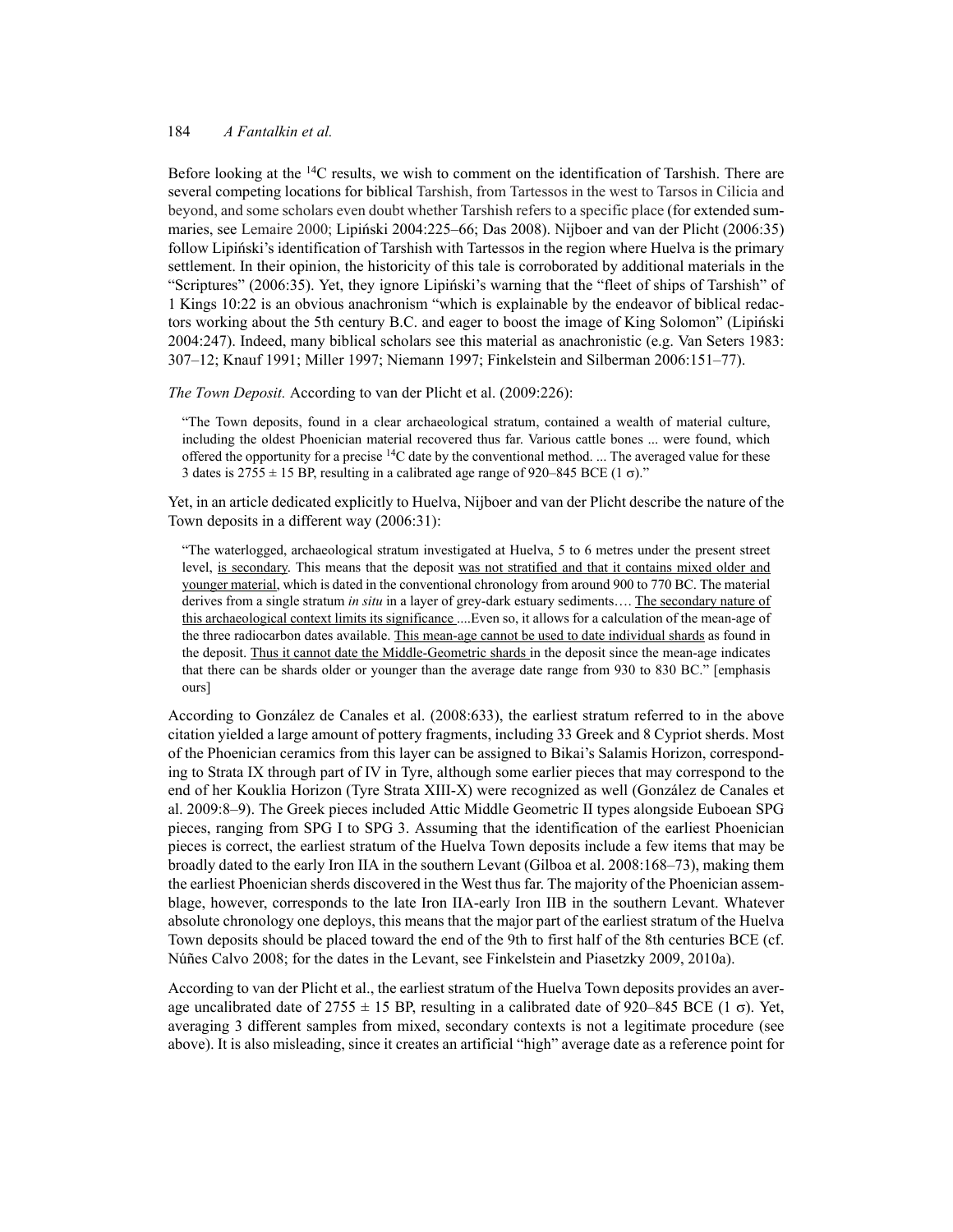the assemblage in question. When each of the 3 dates is calibrated separately, one arrives at the following dates (68%): 1) GrN-29511:  $2745 \pm 25$  BP, 911–842 BCE; 2) GrN-29512:  $2775 \pm 25$  BP, 975–859 BCE; 3) GrN-29513: 2740  $\pm$  25 BP, 905-841 BCE. All that can be said with certainty is that a number of livestock was slaughtered and consumed at Huelva during the 10th and much of the 9th centuries BCE. Moreover, since both the bones and the Greek sherds may be residual, there is no way to safely correlate between them. The same holds true for the Phoenician pottery assemblage that attests to at least 150 yr of activity.

*The River Deposit .* Nijboer and van der Plicht (2008:110) raised another argument, which ostensibly supports the High Chronology in the Mediterranean: 6 samples taken from wood in the shafts of throwing spears found in the River deposits provided an average date of  $2815 \pm 30$  BP (dates published in the 1970s), which translates into a calibrated date in the 10th century BCE (also van der Plicht et al. 2009:226). Nijboer and van der Plicht dismissed the possibility of the "old wood effect" since the shafts were made of young trees or branches. A number of fibulae, which were found with the spears' shafts, have a parallel in Tomb 1 in Achzib in Israel. This led them to argue that the "Phoenicians travelled the whole Mediterranean, from Tyre to Tartessos, from the 10th century BC onwards. For us this has become a fact since it is confirmed by three different types of records": the stories in the Scriptures, the distribution of goods such as the Achziv-Huelva fibula, and the  $^{14}C$ dates (Nijboer and van der Plicht 2008:113).

This is not the case. First, Nijboer and van der Plicht (2008:110–2) rely on E Mazar's dating of the earliest burials in Tomb 1 at Achzib to the 10th century BCE (Mazar 2004:21–2; for the fibula 113, Figure 28:1). Yet, all layers in the tomb contain Iron IIB (8th century BCE) pottery, and no pottery in the tomb can safely be assigned solely to the Iron IIA. Second, the throwing spears come from a hoard that found its way into the River deposits. Items in a hoard may represent a long period of collection and therefore the dates of the wood shafts of the spears do not necessarily bear on the date of the fibulae.

To sum up, the Huelva's 14C dates from both Town and River deposits cannot help resolve the Iron Age chronology debate.

# *Italy*

We do not intend to deal here with the numerous problems related to Italian Iron Age chronology; suffice it for us to cite Leighton:

"Over decades of research, Italian Iron Age chronologies have come to resemble entangled circuits, which should perhaps not be meddled with ..." (Leighton 2000:34)

"… [O]ne cannot help noticing a certain 'academic' preference for high dates in the Italian protohistory." (Leighton 2000:44)

"Academic" preference aside, $4$  the problem with the absolute chronology of Iron Age Italy stems from the fact that 2 distinctive chronological systems are employed in different parts of the country (see a variety of studies in Bartoloni and Delpino 2005). The absolute chronology of the major part

<sup>4</sup>Leighton seems to refer to reaction to generations of prominent Classicists, who maintained that it was the Greeks who brought the "high culture," including the Orientalizing influences, to Italy (e.g. Blakeway 1932–1933, 1935). According to Boardman (1980:199): "The Etruscans were a rich but artistically immature and impoverished people, and they became ready and receptive customers for anything exotic that the Euboeans could bring them to a small degree the forms of Greek Geometric art, and to a great degree the wonders of the east, gold, jewelry, and bronzes."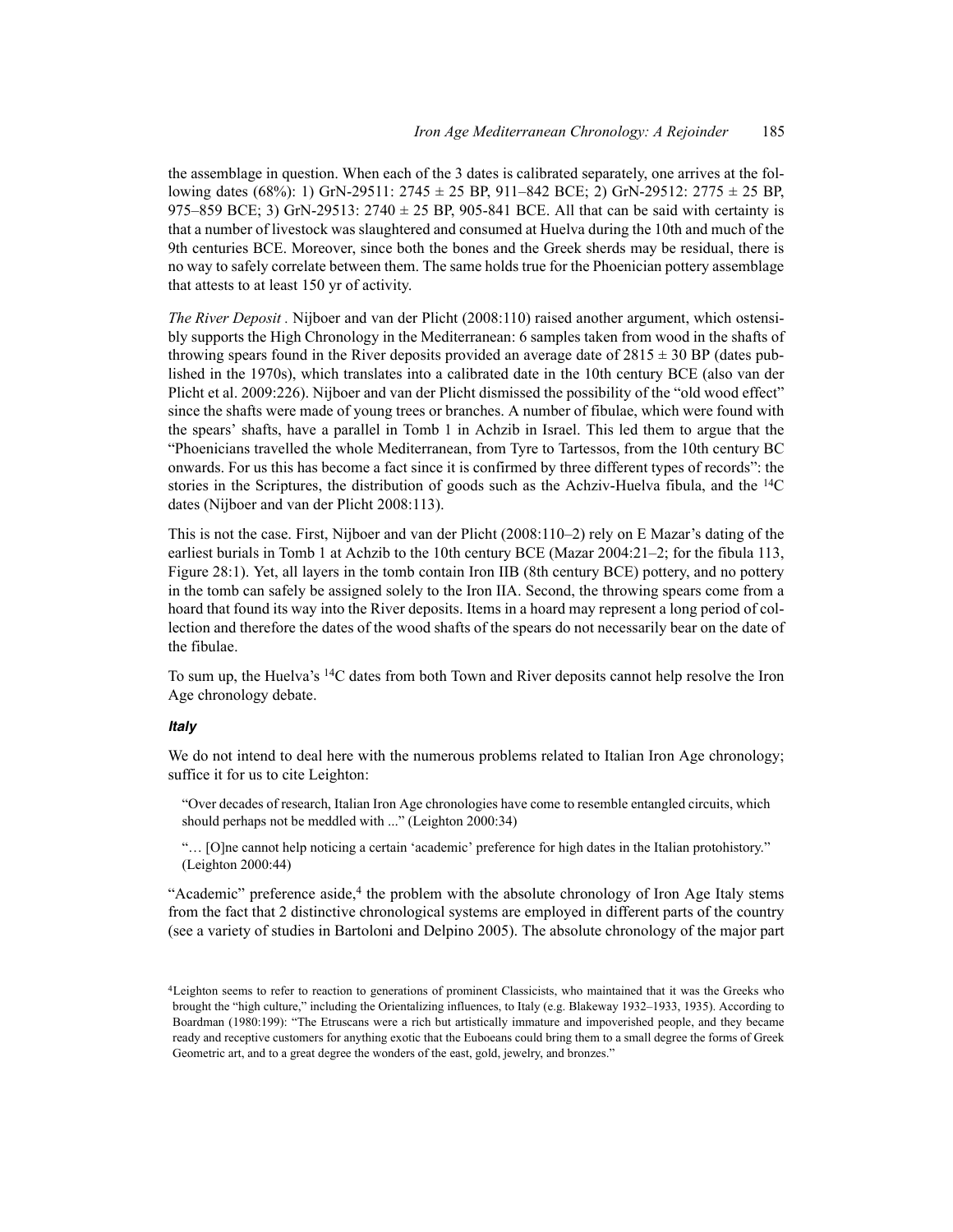of peninsular Italy is connected to the Alpine dendrochronology, while southern Italy, mainly Sicily, is linked to the Mediterranean chronology via Greek pottery.

## *Celano*

van der Plicht et al. (2009:225–6) present a set of absolute dates from tombs at the site of Celano in the Abruzzo region; the samples were extracted from wooden sarcophagi and wiggle-match dated. They suggest that the tombs belong to the final stages of Late Bronze Italy (with consequent implications for the beginning of the Iron Age there) and date them to about  $1000 \pm 25$  BCE (Nijboer and van der Plicht 2008:105–8). The Celano dates may have some bearing on the chronology of the eastern Mediterranean (see e.g. Pare 2008:92).

A closer look at the Celano determinations (van der Plicht et al. 2009:241) suggests that a date ~1000 BCE is not the only option, at least for Celano Tomb 5. *Contra* van der Plicht et al. (2009: Table 7), the 3 calibrated dates of Rings 21–50 may belong to an advanced phase in the 10th century BCE. This means that Celano can also be converted to the Low Chronology: Even if these rings are indeed the latest in the wood, and even if the wood was cut specifically for making the sarcophagi, based on the Celano data the final phase of the Late Bronze Age in Italy can be extended to include much of the 10th century BCE.

Indeed, the most recent studies that attempted to correlate between the Italian relative chronology of the Bronze and Early Iron Ages, Italian 14C dates, the Alpine dendrochronology, and the Late Helladic III–Submycenaean/Protogeometric Chronology in Greece have shown that on the whole, the Conventional Aegean Chronology (which corresponds to the Low Chronology in the Levant), should be maintained (e.g. Jung 2006; Pare 2008; Weninger and Jung 2009). The most important in this regard is a possible correlation between the Bronzo Finale 2 in Italy and the Submycenaean in the Aegean. For this phase, Pare (2008:94) suggested a date in the mid-to-late 11th century BCE, while Weninger and Jung (2009:392) would have it terminate in about 1070–1040 BCE. The latter date would call for a slight upward shift (in relation to the conventional scheme) for the beginning of the Early Protogeometric period. Weninger and Jung's proposal is based on the assumed synchronism between a number of wheel-made Aegean style pots found in the destruction horizon of the settlement of Rocavecchia on the Adriatic coast of Apulia and the Submycenaean phase on the Greek mainland (Jung 2006:153–65). Assuming that the Aegean-style pottery from Rocavecchia may also belong to the LH IIIC late *milieu*, we would agree with Pare's date for placing the Bronzo Finale 2 in the second half of the 11th century BCE, implying that the beginning of the Early Protogeometric was around 1020/1000 BCE (Maeir et al. 2009:66–71). Such a dating system does not contradict Bietti Sestieri and De Santis' (2008) 14C-based chronology for the Late Bronze–Early Iron Age phases in Latium Vetus. Whatever the case, there is no reason to raise the beginning of the Protogeometric period in the Aegean to ~1100 BCE if not earlier, as suggested by Newton et al. (2005a,b; Wardle et al. 2007) based on Wardle's excavations at Assiros (the reasons for this are explained in Maeir et al. 2009:70–1; Weninger and Jung 2009:385–8).

### *Latium Vetus*

According to van der Plicht et al. (2009:225, 241), a 14C sequence obtained from a number of sites in Latium Vetus indicates that the chronology of the Iron Age in Italy should be raised by about 25 to 50 yr, supporting the High Chronology in the Mediterranean.<sup>5</sup> In this article and others, their discussion focuses on the sites of Fidene and Castiglione.

<sup>&</sup>lt;sup>5</sup>Note that the Latium phases reflect the archaeological sequence in the region of Latium Vetus.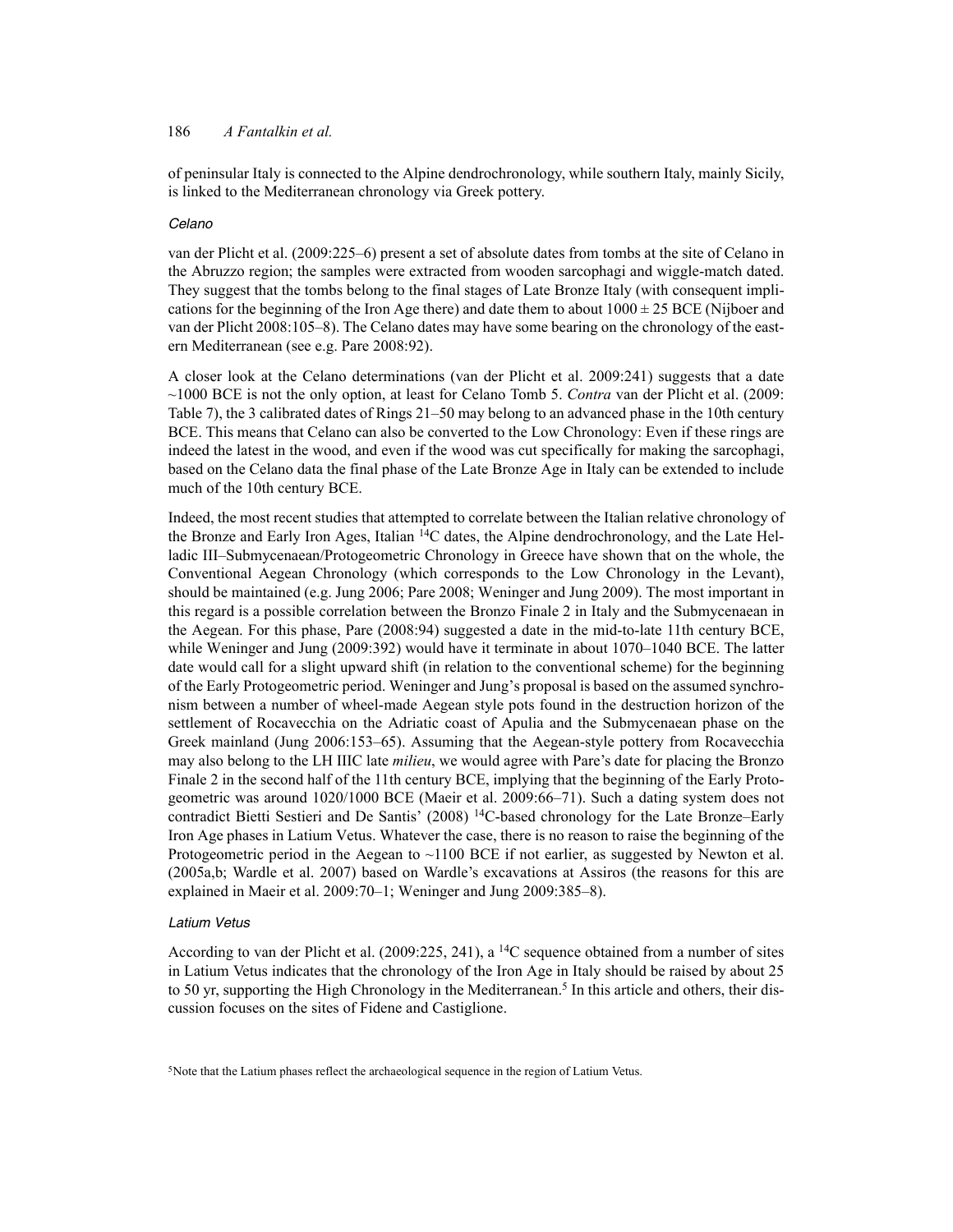The Fidene dates come from 5 samples, 3 of charcoal and 2 of seeds. Initially, it was claimed that the Fidene assemblage is characteristic of the Latium Phase IIB and the beginning of Phase III (Nijboer et al. 1999/2000). Later, this assemblage was labeled Latium III Early (Bietti Sestieri and De Santis 2008:129; Nijboer and van der Plicht 2008:108). One may assume that we are dealing with a transitional assemblage within the Latium sequence.

According to Müller-Karpe's system (1962), the beginning of Stufe III (i.e. Latium III Early) should be placed around 800 BCE. Colonna suggested a reevaluation of the Müller-Karpe scheme based on the presence of Greek Geometric pottery in the Quattro Fontanili necropolis in Veii. At first, she claimed the Latial III Early began ~760 BCE; she later changed this to ~770 BCE (Colonna 1974, 1976, respectively). Correlation between the Latium and Veii phases implied a Latium IIIA and Veii IIB synchronism (Close-Brooks 1967; and see Close-Brooks and Ridgway 1979; Pare 2008: Figure 5.3). Yet, a few years later Meyer (1983:61–90) offered a modified synchronization between the different phases of Latium Vetus and Veii, concluding (without changing the conventional dates for the Greek chronology) that Veii IIA should be correlated with Latium IIIA. This implies that the latter began ~800 BCE, which is a revalidation of the Müller-Karpe system. This alone—before dealing with the actual radiometric results—would weaken Nijboer and van der Plicht's arguments for raising the dates of the Middle and Late Geometric Greek pottery.

14C dates for the Fidene hut yielded the following results (after van der Plicht et al. 2009: Table 6):

GrN-20127 (charcoal)  $2820 \pm 50$  BP GrN-20125 (charcoal)  $2800 \pm 50$  BP GrN-20126 (charcoal)  $2790 \pm 50$  BP GrA-5007 (seeds)  $2770 \pm 50$  BP GrA-5008 (seeds)  $2760 \pm 50$  BP

Suffice it to take a look at the  ${}^{14}C$  dates from the preceding Latium phase, namely from Castiglione tombs that were assigned to the Latium Phase II, in order to detect a problem. Bones from Tombs 25 and 40 in Castiglione yielded the following results:

GrN-23475 2670  $\pm$  30 BP GrN-23478  $2670 \pm 30$  BP

These Latium Phase II dates are contemporary or younger than the dates for the Fidene seeds, assigned to the Latium Phase III Early (a later phase in the Latium sequence). Bietti Sestieri and De Santis (2008:126–9), who used the dates from both sites for establishing the absolute chronology of Latium Vetus during the Bronze and Iron Ages, concluded that based on the evidence from Castiglione, the Latium Phase II should be dated between the 10th and early- to mid-9th centuries BCE, while the Latium Phase III should be placed within the late 9th–early 8th centuries BCE. However, calibrating the 2 (similar) dates from Castiglione Tombs 25 and 40 puts one in the second half of the 9th century BCE (841–801 BCE, 68%) for Latium Phase II. Excluding charcoal, the date for the 2 <sup>14</sup>C determinations from seeds at Fidene (Latium Phase III, which should be later) may be calculated at  $2765 \pm 50$  BP; 974–840 BCE, 68%; 941–840 BCE, 58%. This means that the Fidene dates make sense only when they are matched up with the Latium Phase II, not with the Latial Phase III Early thereby disengaging the discussion from the Greek pottery in Veii. In any event, raising the beginning of Latium Phase III Early to around 800 BCE does not involve any significant change in the Greek chronology.6

6It may be necessary, though, if one applies Descoeudres and Kearsley's (1983) Low Chronology for Veii (see also Descoeudres 2002). This chronology, however, has not gained wide approval (see e.g. Popham and Lemos 1992; Kourou 2005).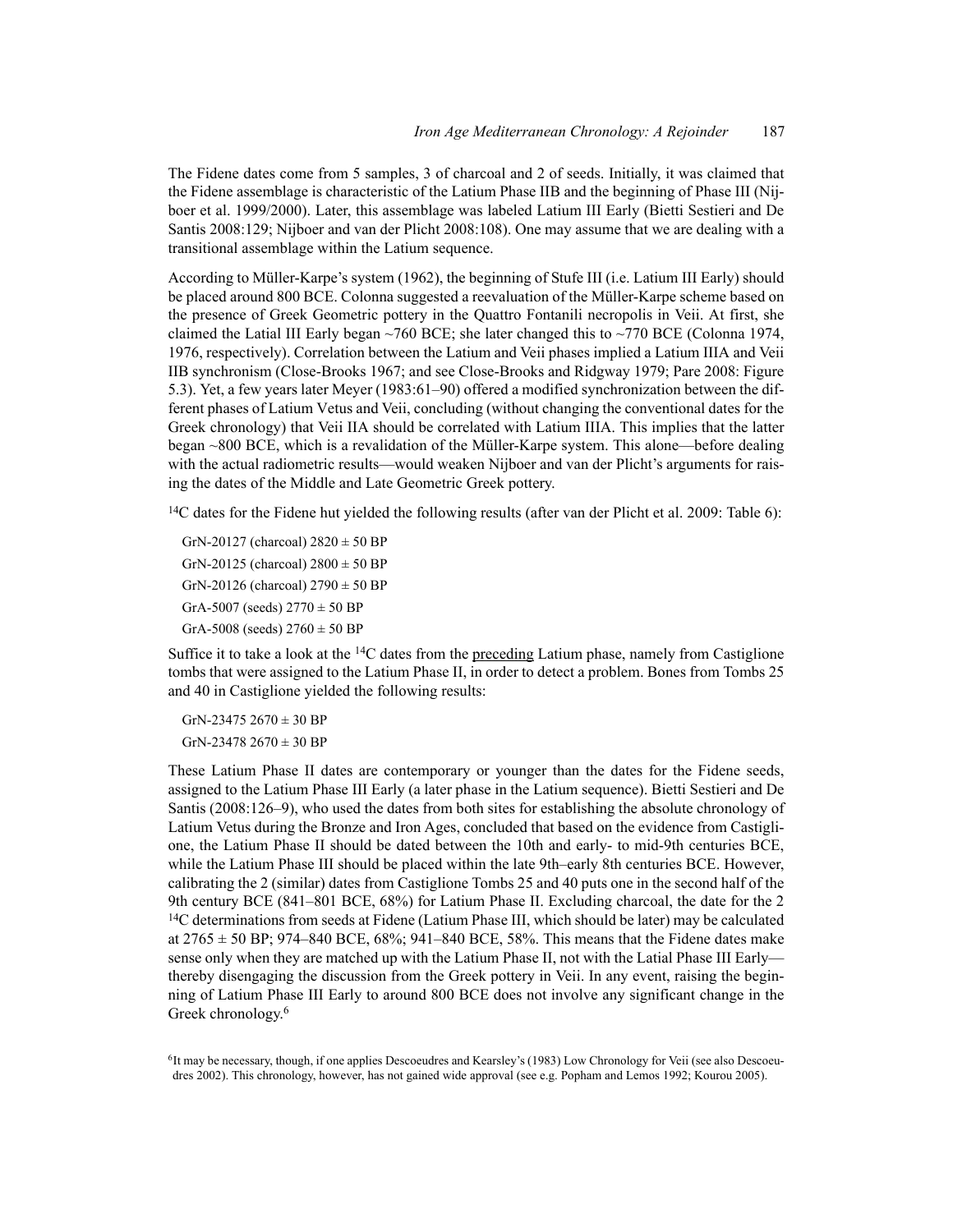The 14C results from central Italy, if at all relevant, do not contradict the conventional Greek Geometric chronology.

To conclude the discussion on the western Mediterranean, most of the material originated from stratigraphic contexts that are not secure, or from contexts that are problematic from the standpoint of ceramic affiliation. Nothing in the material cited by van der Plicht et al. (2009) calls for a change in the Conventional Chronology of Greece or the Low Chronology in the Levant.

# **PROBLEMATIC SELECTION OF DATA**

Since non-systematic selection of data may lead to bias, it is essential to employ a rigorous method for the inclusion and exclusion of determinations. We have always worked with a clear set of criteria for accepting or rejecting measurements. They are as follows:

- 3. Due to the risk of the "old wood effect," only short-lived samples are included (for bias created by the "old wood effect" see Schiffer 1986; Sharon et al. 2007a:5–6; Finkelstein and Piasetzky 2010b).
- 4. All available readings from loci safely assigned stratigraphically are incorporated;
- 5. Results from all laboratories are included (*contra* Mazar et al. 2005, who doubted the accuracy of 1 laboratory *contra* intercomparison results—Boaretto et al. 2005; Finkelstein and Piasetzky 2006).
- 6. The uncalibrated dates corresponding to a given stratum are checked for consistency. Only determinations that differ by more than 5 standard deviations from the weighted average of the other measurements in their group are excluded as outliers.

van der Plicht et al.'s selection of data for their discussion is unsystematic methodologically on all these points; the first three are dealt with below.

# **Inclusion of Long-Lived Samples (Mainly Charcoal)**

van der Plicht et al. (2009:215) rightly maintain that "short-lived samples are preferred for 14C dating." Yet, as Table 1 shows, their discussion is overwhelmingly based on long-lived samples (less than a quarter are short-lived). Their comment that fine charcoal does not necessarily originate from old wood is misleading. The point is that it might, and would then bias the model; this is the reason that we recommend avoiding such samples.

| Site             | Short-lived    | Charcoal/wood | Bones <sup>a</sup> |
|------------------|----------------|---------------|--------------------|
| Dan              | 3              | 16            |                    |
| Horvat Haluqim   |                |               |                    |
| Tell el-Qudeirat |                |               |                    |
| Khirbet en-Nahas |                | 21            |                    |
| Tel Rehov        | 18             |               |                    |
| Carthage         |                |               | 10                 |
| Huelva           |                |               |                    |
| Celano           |                | 10            |                    |
| Latium Vetus     | $\mathfrak{D}$ |               |                    |
| Total            | 24             | 69            | 15                 |

Table 1 Short- versus long-lived samples in van der Plicht et al.'s (2009) model.

aFor the rationale behind separating bones from the short-lived column, see text below.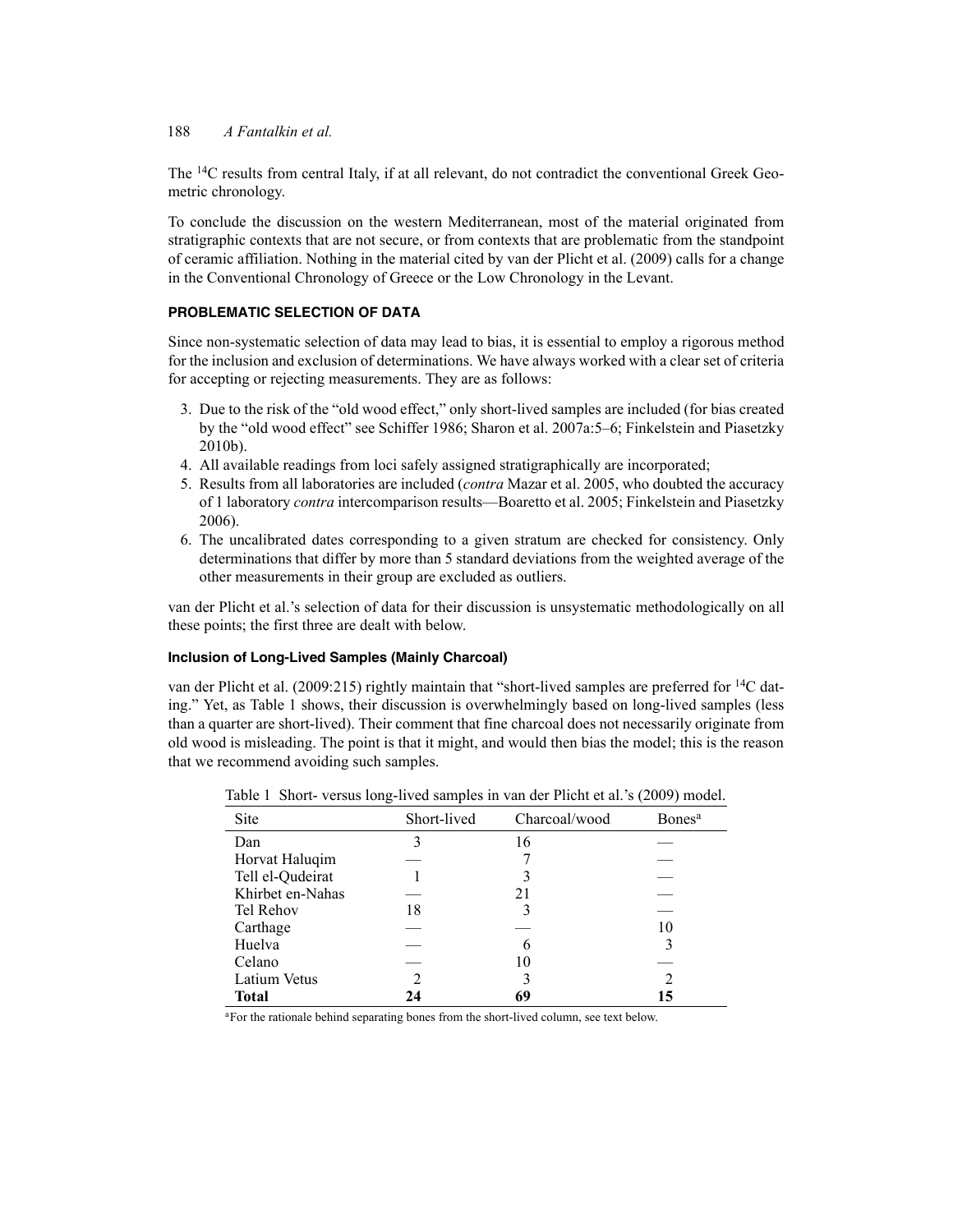Correlating 14C dates that derive from charcoal (to differ from short-lived) samples with relative dates of strata (ceramic assemblages) is problematic, as timber may have had a long history of use and reuse. Bones, especially individual bones (rather than an articulation), may also introduce old dates, as bones may originate from brick material. The same holds true for individual olive pits or individual seeds (to differ from a groups of such finds).

In other words, measurements that originate from charcoal samples may introduce the well-known "old wood effect" (Schiffer 1986; Sharon et al. 2007a:5–6; the latter for the case discussed here). This is especially so in multiperiod sites, where the inhabitants may have recycled used timber for construction. In certain cases, a quick glance at a set of determinations that originate from charcoal/ wood samples is sufficient for concluding that the samples represent old wood; either the results group too far from the short-lived determinations from the same horizon, or they do not fit what we know about the given layer from other sources, e.g. well-dated Egyptian finds (see e.g. Finkelstein and Piasetzky 2010b regarding Strata XII–XI at Hazor). However, at sites characterized by dense stratigraphy (in our case, Tel Rehov, Tel Dan, and to a certain extent Tell el-Qudeirat; the relevant contexts at Carthage and Huelva are not stratified at all and Celano features tombs), the reused wood may originate from a previous layer close in date to the one under investigation. In Area H at Megiddo, for example, the period from  $\sim$ 950 to  $\sim$ 700 BCE is represented by 9 layers, that is, an average of  $\sim$ 30 yr per layer—below the uncertainty in a normal <sup>14</sup>C measurement. In such a situation, charcoal from a layer immediately before the one investigated (or even 2 layers older) will be almost impossible to detect, though it would still introduce the "old wood effect." In addition, in the case of long-lived tree species such as oak and juniper the sample measured may derive from the inner rings of the tree, which may be significantly older than the date when the tree was felled. Charcoal derived from olive tree trunks (rather than from young branches) is no less problematic, as the tree rings are difficult to identify. Therefore, 14C dates of charcoal and wood can only provide a *terminus post quem* for the stratum where they were found. Charcoal and wood should be excluded altogether from analysis of ancient mounds with multiple strata representing a long settlement history.

In a rejoinder to an article by Mazar and Bronk Ramsey (2008), two of us have shown how inclusion of long-lived samples brings about a bias toward older dates (Finkelstein and Piasetzky 2010b, see especially Figure 1). Table 2, which presents the results for the data in Mazar and Bronk Ramsey's Table 1 (end of Late Bronze and Iron I; Mazar and Bronk Ramsey 2008:162), demonstrates this problem. The charcoal measurements that were included in their model are significantly (and, as seen in Finkelstein and Piasetzky 2010b: Figure 1, also systematically) older than the short-lived measurements.

| $1$ ave $2$ -ivid and $2$ ivid $1$ in $1$ is $1/2$ in $1/2$ in $1/2$ in $1/2$ in $1/2$ in $1/2$ in $1/2$ in $1/2$ in $1/2$ in $1/2$ in $1/2$ in $1/2$ in $1/2$ in $1/2$ in $1/2$ in $1/2$ in $1/2$ in $1/2$ in $1/2$ in $1/2$ |                          |                          |  |  |  |  |  |
|-------------------------------------------------------------------------------------------------------------------------------------------------------------------------------------------------------------------------------|--------------------------|--------------------------|--|--|--|--|--|
|                                                                                                                                                                                                                               | Iron I                   | Late Bronze              |  |  |  |  |  |
| Short-lived samples only                                                                                                                                                                                                      | $2901 \pm 21$            | $2914 \pm 15$            |  |  |  |  |  |
| Charcoal only                                                                                                                                                                                                                 | $2978 \pm 14^{\circ}$    | $2989 \pm 16$            |  |  |  |  |  |
| Difference                                                                                                                                                                                                                    | $77 \pm 25 (3.1 \sigma)$ | $75 \pm 20 (3.8 \sigma)$ |  |  |  |  |  |

Table 2 Mazar and Bronk Ramsey's (2008) Table 1 with and without charcoal.

aWithout the 4 (substantially earlier) outliers as defined by Mazar and Bronk Ramsey.

In the case of the Iron I, for instance, this translates into calibrated dates (68%) of 1126–1045 BCE for the short-lived results and 1262–1134 BCE for the charcoal results—a meaningful difference, without an overlap. This example deals with a model that used 10 short-lived and 6 long-lived samples. The meaning for a study that uses 24 short-lived and 69 long-lived samples (plus 15 bone samples) is evident.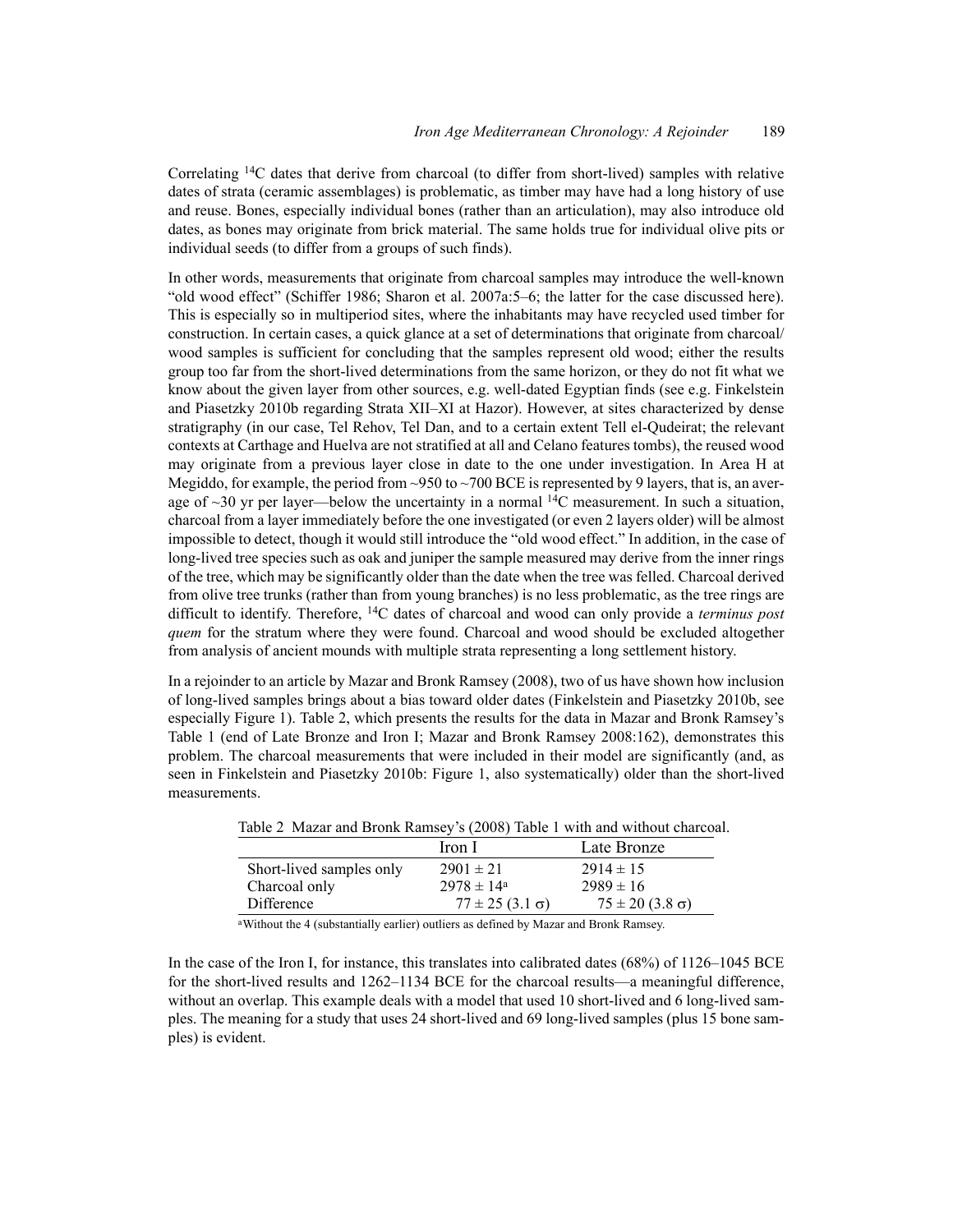### **Ignoring Results of Other Laboratories for the Same Strata**

The very same strata and even loci discussed by van der Plicht et al. yielded 14C determinations from other laboratories (Rehovot and Arizona; for the  $14C$  intercomparison, which indicates the reliability and consistency of the Rehovot laboratory, see Boaretto et al. 2005). Such a selection of data is legitimate only if one explains why results from other laboratories, on some occasions contradictory, are rejected. Below, we show how the usage of the Rehovot and Arizona determinations changes the results of the model, both for Tel Rehov and for the entire Levant.

## **Ignoring Results from Other Sites (Measured at Groningen and Other Laboratories)**

van der Plicht et al. (2009) argue that:

"Putting all the dates of many sites together in one mix does not seem helpful. It increases complexity in a nontransparent manner and it prevents systematic evaluation of both individual and successive strata for each site in archaeological and 14C terms."

In our view, this claim is wrong; more reliable data provides a more secure result. In the case of Tel Rehov, van der Plicht et al. combine results from different areas of the dig. This is achieved by means of ceramic typology. There is no difference between combining different areas at 1 site and combining different strata with the same ceramic assemblage from the same region. This is especially so for the Iron Age, in which the pottery assemblages change at a fast pace, 8 assemblages for the period between about 1130 and 600 BCE.

We believe that a database for a model made of 143 samples (339 determinations) from 38 strata at 18 sites, measured by 3 methods in 6 laboratories, with consistent results (Finkelstein and Piasetzky 2010; similarly Sharon et al. 2007a) is far more reliable than a model of 13 samples and 46 determinations based on a single site and a single laboratory.

To sum up this section, out of the first 5 (and most crucial) items in van der Plicht et al.'s recommendations for sample selection (2009:215–6; the other recommendations deal with technical laboratory work), their analysis fails in four. In fact, if one takes their recommendation #2 (the sample must represent the event of archaeological interest) as trivial, their work fails to adhere to 100% of their own rules.

### **PROBLEMATIC BAYESIAN ANALYSIS**

Despite all our reservations about arriving at conclusions on the Levant, let alone the entire Mediterranean Basin, based on a single site, we decided to engage van der Plicht et al.'s Bayesian model for the Iron I/IIA transition at Tel Rehov. We did so adhering to our comments above regarding selection of data. We performed Bayesian analyses (using the OxCal v 4.1.3 program; Bronk Ramsey 1995, 2001) for a few sub-models that address the same question asked by van der Plicht et al. (the assumptions behind the different models are presented below with the results).

#### **Sub-Model A**

The first sub-model is our attempt to reproduce the one presented by van der Plicht et al. (2009). We have constructed it according to the data in their Figure 3, without omitting any item. Where the "R\_combine" option is shown in that figure, we combined all the data listed in their Table 1.

The result for the transition between the Iron I and IIA (i.e. the transition between Strata D3 and VI) is shown in Figure 1. Contrary to van der Plicht et al. (but using their model and their data set), we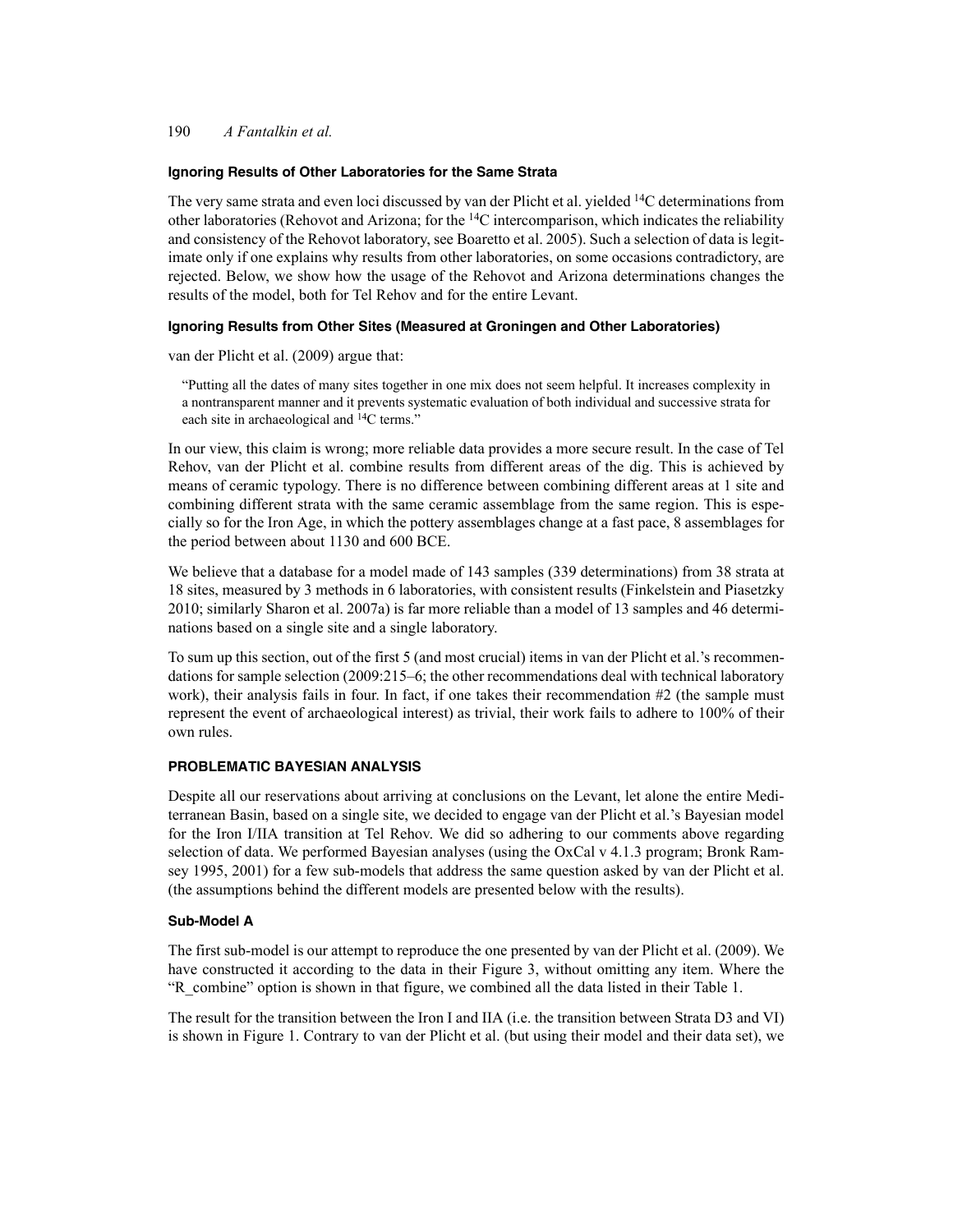get  $~50\%$  probability of placing the Iron I/IIA transition in the first half of the 10th century (which fits the High Chronology system) and 50% probability that the transition took place in the second half of the 10th century (as proposed by the Low Chronology system).



Figure 1 The Iron I/IIA transition as calculated by Sub-Model A

### **Sub-Model B**

We now removed from the data set of Sub-Model A all charcoal/bone data (from Loci 4816, 4426, and 4218) and added the short-lived samples excluded by van der Plicht et al. without any explanation (all measurements of Locus 6449). We too excluded Measurement GrN 26119 for the sample from Locus 2862, which was found to be inconsistent with the model. The results are similar to those of Sub-Model A.

### **Sub-Model C**

In their model, van der Plicht et al. created 2 phases for Stratum V—one titled "stratum V city" (Locus 4218) and a second titled "stratum V destruction." We see no reason for this division; the fact that the olive pits were charred seems to indicate destruction by fire. If one assigns Locus 4218 to the destruction of Stratum V, that is, unites the 2 Stratum V phases to a single phase, the Iron I/IIA transition swings to the second half of the 10th century BCE, adhering to the Low Chronology system (Figure 2).

### **Sub-Model D**

To our Sub-Model C, we now added all the published measurements of short-lived samples from the same strata at Tel Rehov measured in other laboratories (Table 3).

We removed 2 samples (R7 and R103) that are inconsistent with the model fit, reaching a 65% overall agreement between the model and the data. The result is shown in Figure 3. This model also prefers the Low Chronology solution.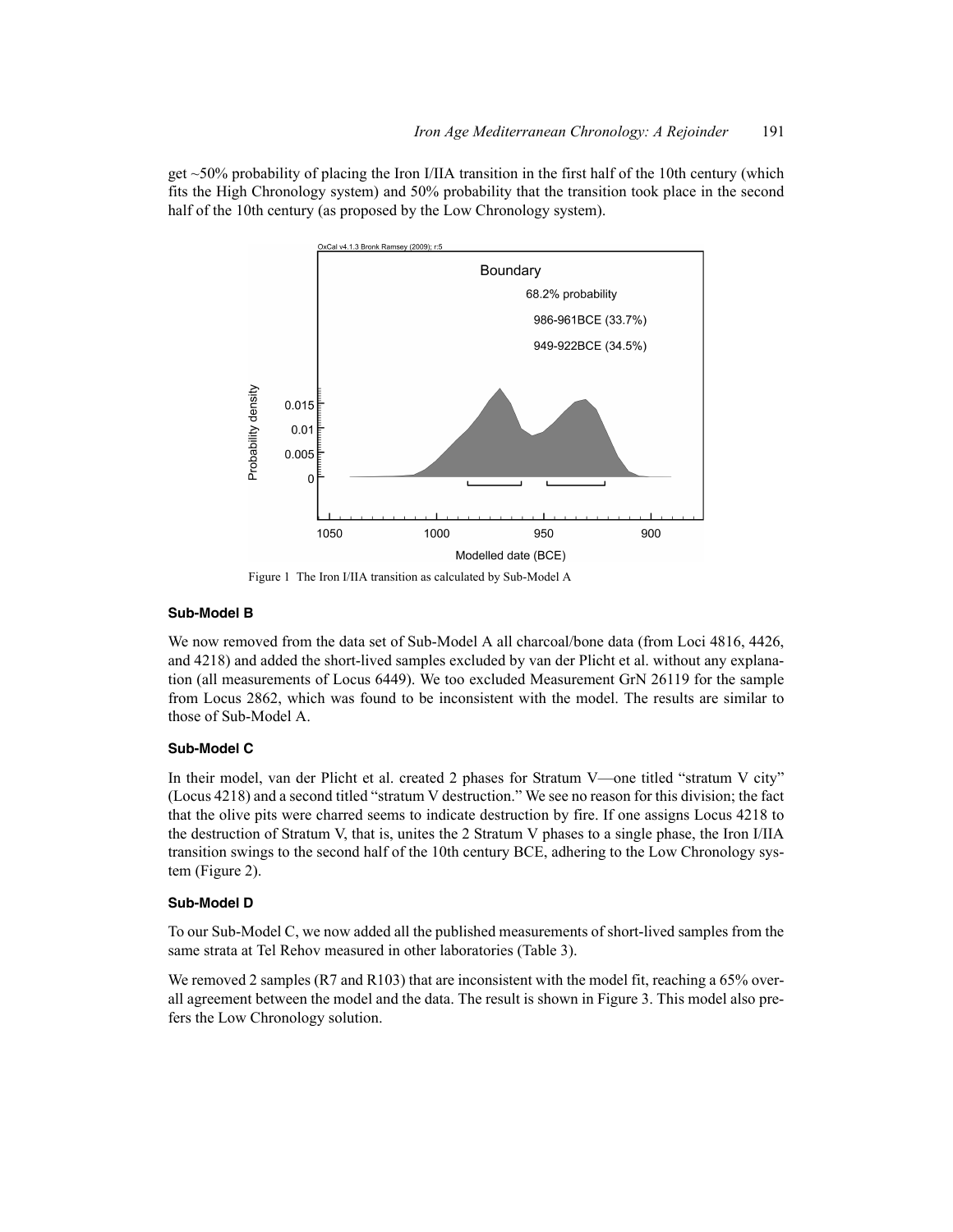



Table 3 Tel Rehov samples measured in other laboratories.

| Lab<br>method <sup>a</sup>     | Lab nr           | Site/stratum type | Sample      | Average<br>uncalib.<br>date | Our<br>sample<br>nr <sup>b</sup> | Individual<br>uncalib.<br>dates | Reference              |
|--------------------------------|------------------|-------------------|-------------|-----------------------------|----------------------------------|---------------------------------|------------------------|
| R AMS                          | 3809.4,5         | Rehov D-4         | Olive pits  | $2845 \pm 25$               | R1                               |                                 |                        |
| T AMS                          | 3809a,aa         |                   |             | $2913 \pm 45$               | R2                               |                                 |                        |
| R AMS                          | 3805.3-5         | Rehov D-3         | Olive pits  | $2800 \pm 20$               | R <sub>3</sub> a                 |                                 |                        |
| R AMS                          | 3806.3<br>3806.5 |                   |             | $2754 \pm 24$ R102          |                                  | $2728 \pm 35$<br>$2779 \pm 34$  | Sharon et al.<br>2007a |
| <b>RW LSC</b>                  | 3120             |                   |             | $2670 \pm 40$ R103          |                                  | $2670 \pm 40$                   | Mazar et al. 2005      |
| T AMS                          | 18159a,aa        | Rehov V           | Grain seeds | $2685 \pm 25$               | R6                               |                                 |                        |
| R AMS                          | 3808.3-5         | Destruction       |             | $2678 \pm 20$               | R7                               |                                 |                        |
| T AMS                          | $AA30431-$       |                   |             | $2749 \pm 16$               | R <sub>110</sub>                 | $2830 \pm 55$                   |                        |
| T AMS                          | $U3-11,12,$      |                   |             |                             |                                  | $2745 \pm 50$                   |                        |
| T AMS                          | 13, 21, 22, 23,  |                   |             |                             |                                  | $2730 \pm 45$                   |                        |
| T AMS                          | 31, 32, 33       |                   |             |                             |                                  | $2815 \pm 50$                   |                        |
| T AMS<br>T AMS                 |                  |                   |             |                             |                                  | $2770 \pm 50$<br>$2710 \pm 45$  |                        |
| T AMS                          |                  |                   |             |                             |                                  | $2685 \pm 45$                   |                        |
| T AMS                          |                  |                   |             |                             |                                  | $2760 \pm 60$                   |                        |
| T AMS                          |                  |                   |             |                             |                                  | $2740 \pm 50$                   |                        |
| <b>RW LSC</b>                  | 3122A            |                   |             | $2699 \pm 10$ R111          |                                  | $2700 \pm 20$                   |                        |
| <b>RW LSC</b>                  | 3122A1           |                   |             |                             |                                  | $2655 \pm 25$                   |                        |
| <b>RW LSC</b>                  | 3122A2           |                   |             |                             |                                  | $2655 \pm 25$                   |                        |
| <b>RW LSC</b>                  | 3122B            |                   |             |                             |                                  | $2720 \pm 20$                   |                        |
| <b>RW LSC</b>                  | 3122B1           |                   |             |                             |                                  | $2700 \pm 25$                   |                        |
| <b>RW LSC</b><br><b>RW LSC</b> | 3122B2<br>3122BB |                   |             |                             |                                  | $2650 \pm 30$<br>$2725 \pm 15$  |                        |
| RW LSC                         | 3122C            |                   |             |                             |                                  | $2860 \pm 20$ <sup>c</sup>      |                        |
| <b>RW LSC</b>                  | 3122D            |                   |             |                             |                                  | $2710 \pm 20$                   |                        |

 $aTu = Tucson$ ;  $Gr = Groningen$ ;  $R = Sample prepared$  in Rehovot and measured in Tucson;  $RW = Rehovot$ ;  $AMS = Accel$ erator Mass Spectrometry; LSC = Liquid Scintillation Counting; GPC = Gas Proportional Counting. bSee Finkelstein and Piasetzky 2010b.

cOutlier, not calculated.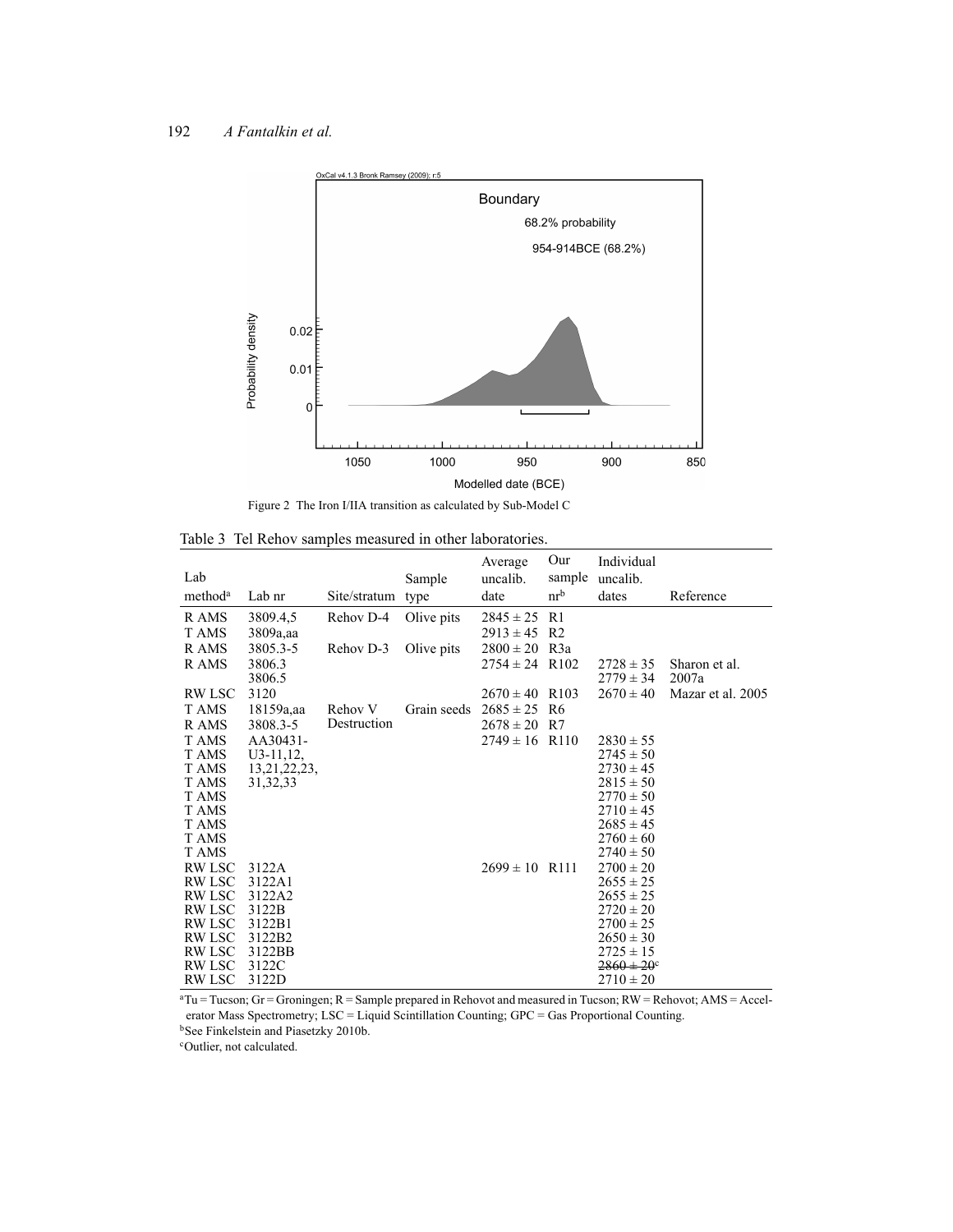

Figure 3 The Iron I/IIA transition as calculated by Sub-Model D

# **Sub-Model E**

Even though we see no reason to have 2 separate phases in Stratum V (see above), we also checked what happens if we use all the data set as in Model D, but adapt van der Plicht et al.'s idea of 2 separate Stratum V phases. The result (Figure 4) demonstrates that the second part of the 10th century solution is robust and does not change as a result of this assumption.



Figure 4 The Iron I/IIA transition as calculated by Sub-Model E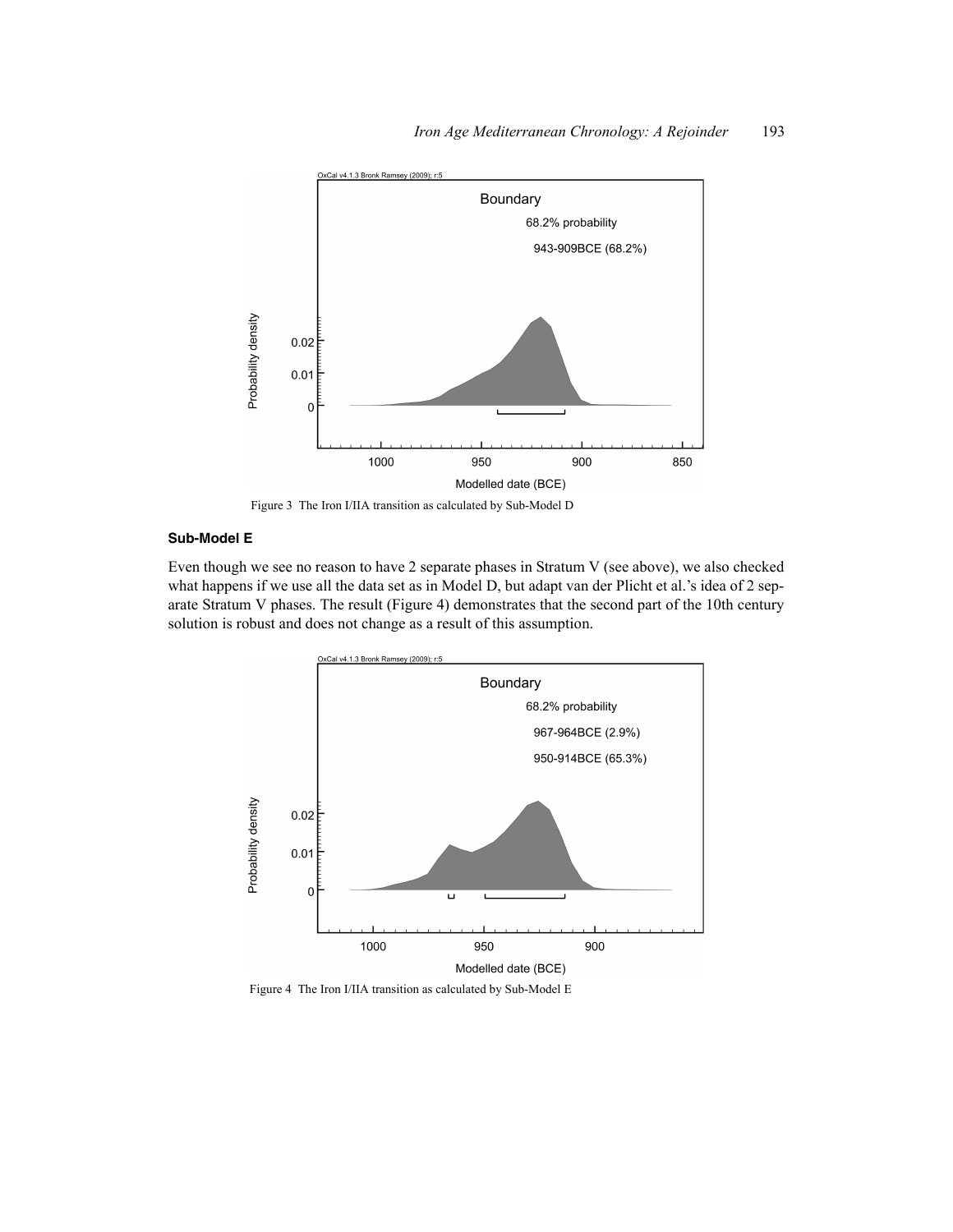### **Sub-Model F**

Finkelstein and Piasetzky (2010a) recently published a comprehensive Bayesian model that deploys <sup>14</sup>C results in order to date the entire sequence of the Iron Age in the Levant. It deals with 6 ceramic phases and 6 transitions that cover ~400 yr, between the late-12th and mid-8th century BCE. The model uses 143 samples (339 determinations) from 38 strata at 18 sites. From this model, we now removed all the data except for those from Tel Rehov. We also removed 3 data points (R7, R103, and R111; see Table 3) that are in poor agreement with the model. After their removal, an overall agreement of 75% between the model and the data has been reached. The result (Figure 5) clearly favors the Low Chronology solution.



Figure 5 The Iron I/IIA transition as calculated by Sub-Model F

### **CONCLUSION**

van der Plicht et al.'s claim (2009) that the High Chronology is the only possible solution for the Iron Age in the Mediterranean is based on a very specific and selected set of data and model structure. Their conclusions suffer from problematic interpretation of historical sources and wrong selection of archaeological assemblages, and demonstrate the danger of using a single site, with a limited (and selected) set of data (see also Sharon et al. 2007).

The most reliable way to provide absolute dates for the Iron Age in the central and western Mediterranean is by employing a combination of well-identified Greek pottery found in well-stratified sites and radiometric results from short-lived samples. For the time being, this combination exists only in the Levant. All the Bayesian models for the Iron I/IIA transition in the Levant that use short-lived determinations from well-stratified sites (Sharon et al. 2007b; Finkelstein and Piasetzky 2010b) favor the Low Chronology system. The same is true for the dating of other ceramic phases of the Iron Age (Finkelstein and Piasetzky 2009, 2010a). This, in turn, provides an anchor for Greek chronology, which supports the Conventional Chronology for the Aegean Basin (Coldstream 2003), which corresponds to the Low Chronology in the Levant.

# **ACKNOWLEDGMENT**

Research for this article was supported by the Chaim Katzman Archaeology Fund and the Jacob M Alkow Chair in the Archaeology of Israel in the Bronze and Iron Ages, both at Tel Aviv University.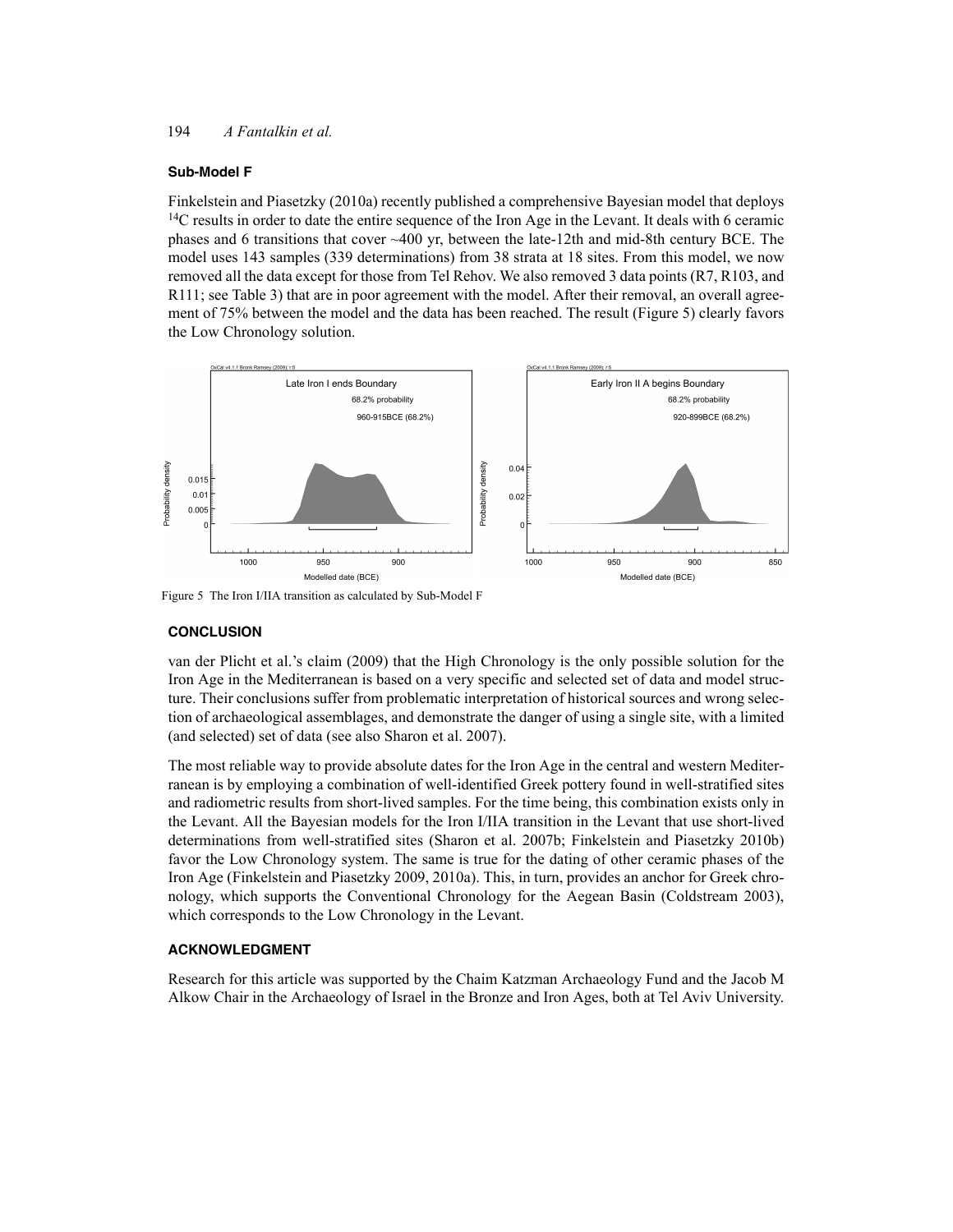#### **REFERENCES**

- Avni G, Avni Y, Porat N. 2009. A new look at ancient agriculture in the Negev. *Cathedra* 133:13–44. In Hebrew.
- Bartoloni G, Delpino F, editors. 2005. *Oriente e Occidente: metodi e discipline a confronto. Riflessioni sulla cronologia dell'età del ferro in Italia, Atti dell'Incontro di studi, Roma, 30–31 ottobre 2003. Mediterranea, 1 (2004)*. Pisa: Istituti Editoriali e Poligrafici Internazionali.
- Bietti Sestieri AM, De Santis A. 2008. Relative and absolute chronology of Latium Vetus from the Late Bronze Age to the transition to the Orientalizing Period. In: Brandherm D, Trachsel M, editors. *A New Dawn for the Dark Age? Shifting Paradigms in Mediterranean Iron Age Chronology* (BAR International Series 1871). Oxford: Archaeopress. p 119–33.
- Blakeway A. 1932–1933. Prolegomena to the study of Greek commerce with Italy, Sicily and France in the eighth and seventh centuries B.C. *Annual of the British School at Athens* 33:170–208.
- Blakeway A. 1935. Demaratus, a study of some aspects of the earliest hellenization of the Latium and Etruria. *Journal of Roman Studies* 25:129–49.
- Boardman, J. 1980. *The Greeks Overseas: Their Early Colonies and Trade*. London: Thames and Hudson.
- Boaretto E. 2006. Radiocarbon dates. In: Finkelstein I, Ussishkin D, Halpern B, editors. *Megiddo IV: The 1998–2002 Seasons*. Tel Aviv: Institute of Archaeology. p 550–7.
- Boaretto E, Jull AJT, Gilboa A, Sharon I. 2005. Dating the Iron Age I/II transition in Israel: first intercomparison results. *Radiocarbon* 47(1):39–55.
- Boaretto E, Finkeltsein I, Shahack-Gross R. 2010. Radiocarbon results from the Iron IIA site of Atar Haroa in the Negev Highlands and their archaeological and historical implications. *Radiocarbon* 52(1):1–12.
- Bronk Ramsey C. 1995. Radiocarbon calibration and analysis of stratigraphy: the OxCal program. *Radiocarbon* 37(2):425–30.
- Bronk Ramsey C. 2001. Development of the radiocarbon calibration program. *Radiocarbon* 43(2A):355–63.
- Brandherm D. 2006. Zur Datierung der ältesten griechischen und phönizischen Importkeramik auf der Iberischen Halbinsel. Bemerkungen zum Beginn der Eisenzeit in Südwesteuropa. *Madrider Mitteilungen*  $47.1 - 23$
- Brandherm D. 2008. Greek and Phoenician potsherds between East and West: a chronological dilemma? In: Brandherm D, Trachsel M, editors. *A New Dawn for the Dark Age? Schifting Paradigms in Mediterranean Iron Age Chronology* (BAR International Series 1871). Oxford: Archaeopress. p 149–74.
- Bruins HJ, van der Plicht J. 2005. Desert settlement through the Iron Age: radiocarbon dates from Sinai and the Negev Highlands. In: Levy TE, Higham T, editors. *The Bible and Radiocarbon Dating: Archaeol-*

*ogy, Text and Science*. London: Equinox. p 349–66. Bruins HJ, van der Plicht J. 2007. Radiocarbon dating the "Wilderness of Zin." *Radiocarbon* 49(2):481–97.

- Bruins HJ, van der Plicht J, Mazar A. 2003. 14C dates from Tel Rehov: Iron-Age chronology, pharaohs, and Hebrew kings. *Science* 300(5617):315–8.
- Bruins HJ, van der Plicht J, Mazar A, Bronk Ramsey C, Manning SW. 2005. The Groningen radiocarbon series from Tel Rehov: OxCal Bayesian computations for the Iron IB-IIA boundary and Iron IIA destruction events. In: Levy TE, Higham T, editors. *The Bible and Radiocarbon Dating: Archaeology, Text and Science*. London: Equinox. p 271–93.
- Bruins HJ, Mazar A, van der Plicht J. 2007. The end of the 2nd millennium BCE and the transition from Iron I to Iron IIA: radiocarbon dates of Tel Rehov, Israel. In: Bietak M, Czerny E, editors. *The Synchronization of Civilizations in the Eastern Mediterranean in the Second Millennium B.C. III*. Vienna: Österreichischen Akademie der Wissenschaften. p 79–100.
- Christensen P. 2007. *Olympic Victor Lists and Ancient Greek History*. Cambridge: Cambridge University Press.
- Close-Brooks J. 1967. Considerazioni sulla cronologia delle facies arcaiche dell'Etruria. *Studi Etruschi* 35:  $323 - 9$
- Close-Brooks J, Ridgway D. 1979. Veii in the Iron Age. In: Ridgway D, Ridgway FR, editors. *Italy before the Romans*. London: Academic Press. p 95–127.
- Cohen R. 1970. Atar Haroa. *Atiqot* 6:6–24. In Hebrew.
- Cohen R, Bernick-Greenberg H. 2007. *Excavations at Kadesh Barnea (Tell el-Qudeirat) 1976–1982*. IAA Reports 34. Jerusalem: Israel Antiquities Authority.
- Cohen R, Cohen-Amin R. 2004. *Ancient Settlement of the Negev Highlands Vol. II. The Iron Age and the Persian Periods*. IAA Reports 20. Jerusalem: Israel Antiquities Authority.
- Coldstream N. 2003. Some Aegean reactions to the chronology debate in the southern Levant. *Tel Aviv* 30: 247–58.
- Colonna G. 1974. Preistoria e protoistoria di Roma e del Lazio. *Popoli e Civiltà dell'ltalia Antica* 2:275–346.
- Colonna G. 1976. Le fasi protourbane dell'età del ferro dal IX al VII secolo a.C. (periodi II B, II, IV). In: Colonna G, editor. *Civiltà del Lazio Primitivo*. Rome: Multigrafica. p 25–36.
- Das AA. 2008. Paul of Tarshish: Isaiah 66.19 and the Spanish Mission of Romans 15.24, 28. *New Testament Studies* 54:60–73.
- Descoeudres J-P. 2002. Al Mina across the great divide. *Mediterranean Archaeology* 15:49–72.
- Descoeudres J-P, Kearsley R. 1983. Greek pottery at Veii: another look. *Annual of the British School at Athens* 78:9–53.
- Docter RF, Niemeyer HG, Nijboer AJ, van der Plicht J. 2005. Radiocarbon dates of animal bones in the earli-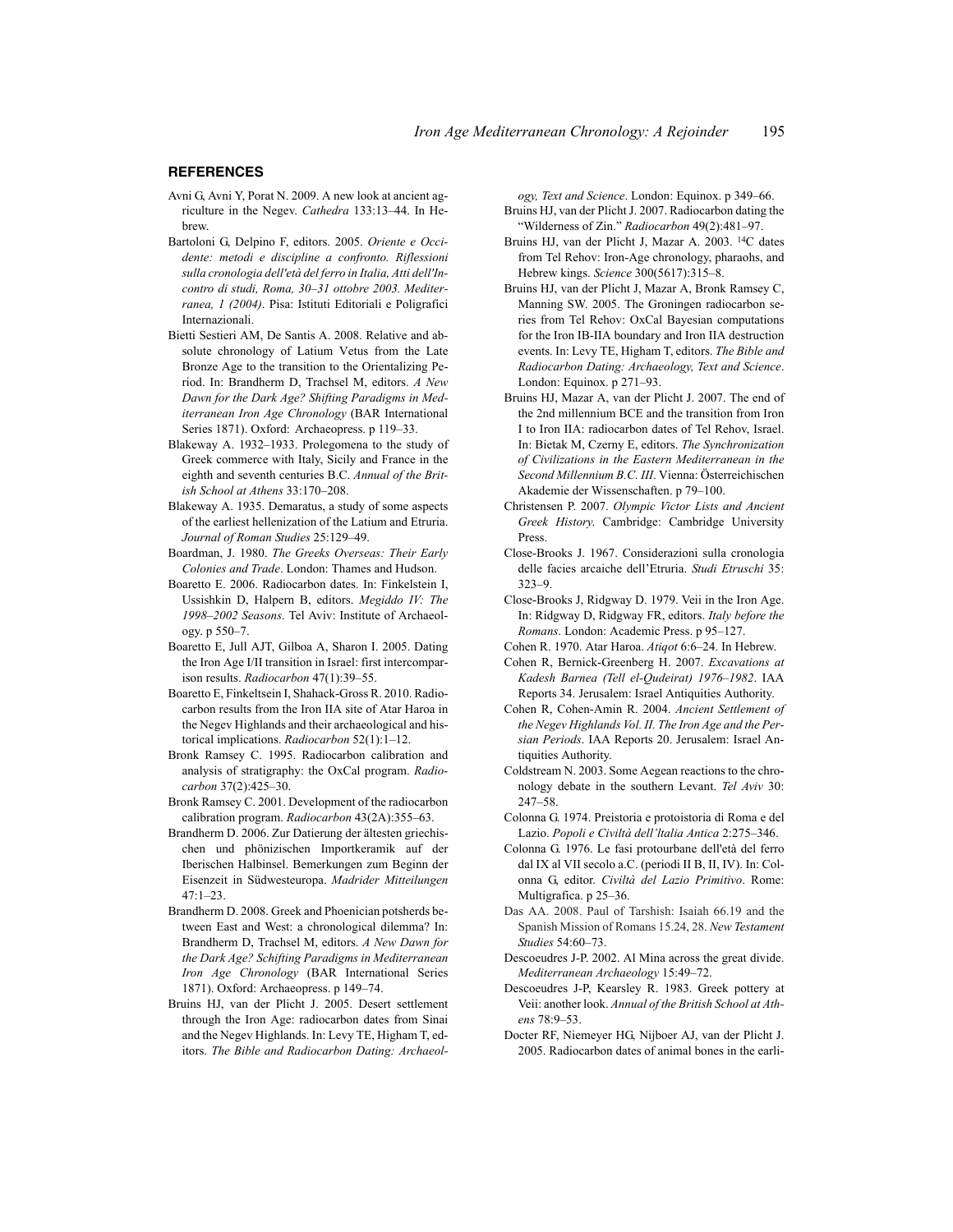est levels of Carthage. In: Bartoloni G, Delpino F, editors. *Oriente e Occidente: metodi e discipline a confronto. Rifflessioni sulla cronologia dell'età del ferro italiana*. Pisa: Istituti Editoriali e Poligrafici Internazionali. p 557–77.

- Docter RF, Chelbi F, Maraoui Telmini B, Nijboer AJ, van der Plicht J, van Neer W, Mansel K, Garsallah S. 2008. New radiocarbon dates from Carthage: bridging the gap between history and archaeology? In: Sagona C, editor. *Beyond the Homeland: Markers in Phoenician Chronology* (Ancient Near Eastern Studies Supplement 28). Leuven: Peeters. p 379–422.
- Fantalkin A. 2001. Low Chronology and Greek Protogeometric and Geometric pottery in the Southern Levant. *Levant* 33:117–25.
- Fantalkin A, Finkelstein I. 2006. The Sheshonq I campaign and the 8th-century BCE earthquake—more on the archaeology and history of the south in the Iron I-IIA. *Tel Aviv* 33:18–42.
- Feeney D. 2007. *Caesar's Calendar: Ancient Time and the Beginnings of History* (Sather Classical Lectures, 65). Berkeley: University of California Press.
- Finkelstein I. 2010. Kadesh Barnea: a reevaluation of its archaeology and history. *Tel Aviv* 37:111–25.
- Finkelstein I, Piasetzky E. 2003a. Recent radiocarbon results and King Solomon. *Antiquity* 77(298):771–9.
- Finkelstein I, Piasetzky E. 2003b. Wrong and right; high and low: 14C dates from Tel Rehov and Iron Age chronology. *Tel Aviv* 30:283–95.
- Finkelstein I, Piasetzky E. 2003c. Comment on "14C dates from Tel Rehov: Iron-Age chronology, pharaohs, and Hebrew kings." *Science* 302(5645):568b.
- Finkelstein I, Piasetzky E. 2006. 14C and the Iron Age chronology debate: Rehov, Khirbet en-Nahas, Dan, and Megiddo. *Radiocarbon* 48(3):373–86.
- Finkelstein I, Piasetzky E. 2008. 14C and the history of copper production at Khirbet en-Nahas. *Tel Aviv* 35: 82–95.
- Finkelstein I, Piasetzky E. 2009. Radiocarbon-dated destruction layers: a skeleton for Iron Age chronology in the Levant. *Oxford Journal of Archaeology* 28(3): 255–74.
- Finkelstein I, Piasetzky E. 2010a. Radiocarbon dating the Iron Age in the Levant: a Bayesian model for six ceramic phases and six transitions. *Antiquity* 84(324): 374–85.
- Finkelstein I, Piasetzky E. 2010. The Iron I/IIA transition in the Levant: a reply to Mazar and Bronk Ramsey and a new perspective. *Radiocarbon* 52(4):1667–80.
- Finkelstein I, Silberman NA. 2006. *David and Solomon: In Search of the Bible's Sacred Kings and the Roots of the Western Tradition*. New York: Free Press.
- Finkelstein I, Singer-Avitz L. 2008. The pottery of Edom: a correction. *Antiguo Oriente* 6:13–24.
- Finkelstein I, Singer-Avitz L. 2009. The pottery of Khirbet en-Nahas: a rejoinder. *Palestine Exploration Quarterly* 141:207–18.
- Gilboa A, Sharon I, Boaretto E. 2008. Tel Dor and the

chronology of Phoenician 'pre-colonisation' stages. In: Sagona C, editor. *Beyond the Homeland: Markers in Phoenician Chronology* (Ancient Near Eastern Studies Supplement 28). Leuven: Peeters. p 113–204.

- González de Canales F, Serrano L, Llompart J. 2008. The emporium of Huelva and Phoenician chronology: present and future possibilities. In: Sagona C, editor. *Beyond the Homeland: Markers in Phoenician Chronology* (Ancient Near Eastern Studies Supplement 28). Leuven: Peeters. p 631–55.
- González de Canales F, Serrano L, Llompart J. 2009. The two phases of western Phoenician expansion beyond the Huelva finds: an interpretation. *Ancient West and East* 8:1–20.
- Ilan D. 1999. Northeastern Israel in the Iron Age I: cultural, socioeconomic and political perspectives [PhD thesis]. Tel Aviv University.
- Jung R. 2006. *Chronologia Comparata. Vergleichende Chronologie von Südgriechenland und Süditalien von ca. 1700/1600 bis 1000 v.u.Z*. Vienna: Österreichischen Akademie der Wissenschaften.
- Knauf EA. 1991. King Solomon's copper supply. In: Lipinski E, editor. *Phoenicia and the Bible*. Leuven: Peeters. p 167–86.
- Kourou N. 2005. Early Greek imports in Italy: a comparative approach to a case study. In: Bartoloni G, Delpino F, editors. *Oriente e Occidente: metodi e discipline a confronto. Rifflessioni sulla cronologia dell'età del ferro italiana*. Pisa: Istituti Editoriali e Poligrafici Internazionali. p 497–515.
- Leighton R. 2000. Time versus tradition: Iron Age chronologies in Sicily and southern Italy. In: Ridgway C, Serra Ridgway FR, Pearce M, Herring E, Whitehouse RD, Wilkins JB, editors. *Ancient Italy in Its Mediterranean Setting. Studies in Honour of Ellen Macnamara*. London: University of London. p 33–48.
- Lemaire A. 2000. Tarshish-*Tarsisi*: problème de topographie historique biblique et assyrienne. In: Galil G, Weinfeld M, editors. *Studies in Historical Geography and Biblical Historiography Presented to Zecharia Kallai*. Leiden: Brill. p 44–62.
- Levy T, Adams R, Najjar M, Hauptmann A, Anderson JD, Brandl B, Robinson MA, Higham T. 2004. Reassessing the chronology of biblical Edom: new excavations and 14C dates from Khirbet en-Nahas (Jordan). *Antiquity* 78(302):865–79.
- Levy TE, Higham T, Bronk Ramsey C, Smith NG, Ben-Yosef E, Robinson M, Munger S, Knabb K, Schulze JP, Najjar M, Tauxe L. 2008. High-precision radiocarbon dating and historical biblical archaeology in southern Jordan. *Proceedings of the National Academy of Sciences* 105(43):16,460–5.
- Lipiński E. 2004. *Itineraria Phoenicia* (Studia Phoenicia XVIII, OLA 127). Leuven: Peeters.
- Maeir AM, Fantalkin A, Zukerman A. 2009. The earliest Greek import in the Iron Age Levant: new evidence from Tell es-Safi/Gath, Israel. *Ancient West and East* 8:57–80.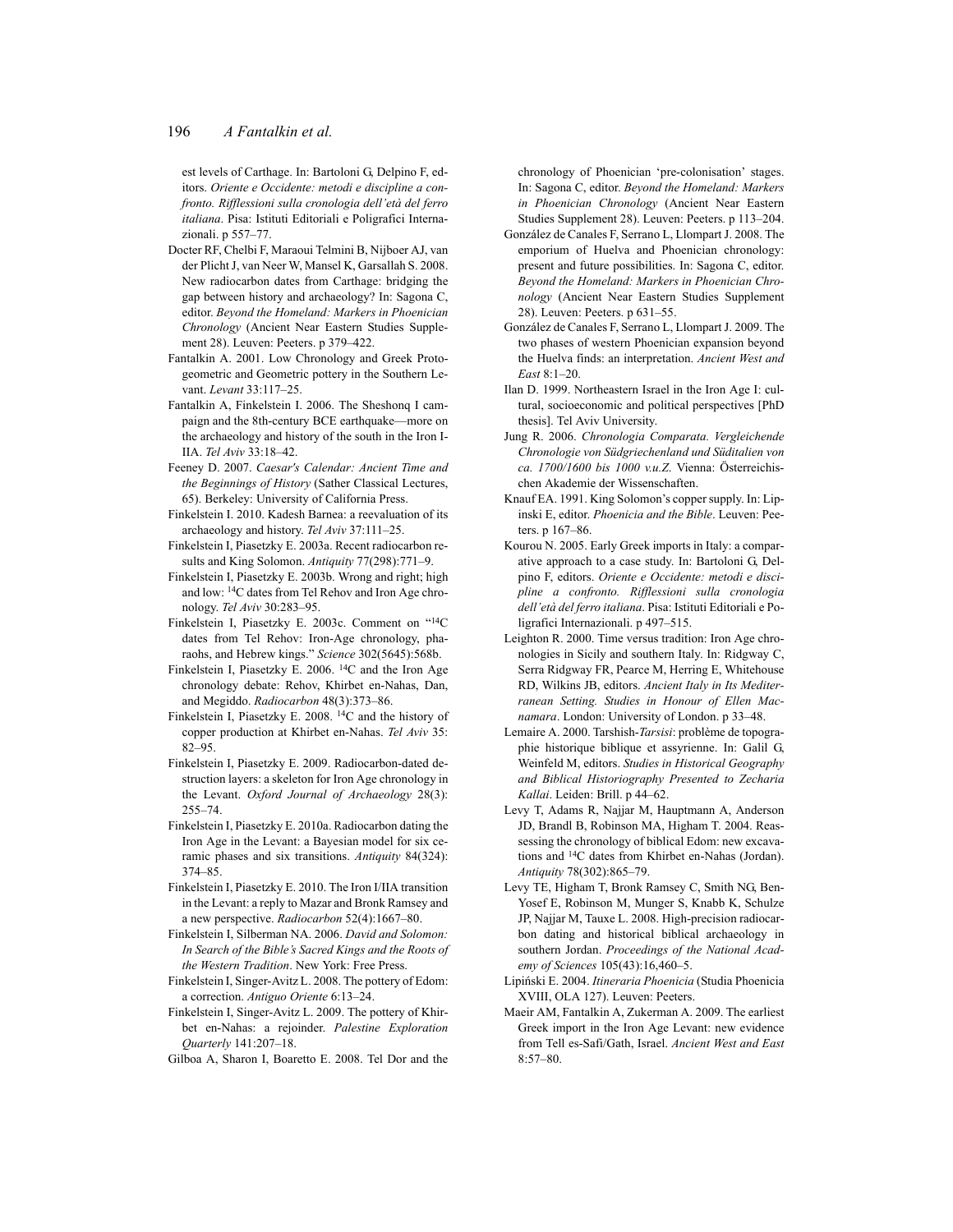- Mazar A, Bronk Ramsey C. 2008. 14C dates and the Iron Age chronology of Israel: a response. *Radiocarbon* 50(2):159–80.
- Mazar A, Bruins HJ, Panitz-Cohen N, van der Plicht J. 2005. Ladder of time at Tel Rehov: stratigraphy, archaeological context, pottery and radiocarbon dates. In: Levy TE, Higham T, editors. *The Bible and Radiocarbon Dating: Archaeology, Text and Science*. London: Equinox. p 193–255.
- Mazar E. 2004. *The Phoenician Family Tomb n.1 at the Northern Cemetery of Achziv (10th*–*6th centuries BCE) Sam Turner Expedition. Final Report of the Excavations*. Cuadernos de Arqueología Mediterránea 10. Barcelona: Universidad Pompeu Fabra de Barcelona.
- Meyer JC. 1983. *Pre-Republican Rome: An Analysis of the Cultural and Chronological Relations 1000–500 BC*. Odense: Odense University Press.
- Miller MJ. 1997. Separating the Solomon of history from the Solomon of legend. In: Handy LK, editor. *The Age of Solomon, Scholarship at the Turn of the Millennium*. Leiden: Brill. p 1–24.
- Möller A. 2005. Epoch-making Eratosthenes. *Greek, Roman, and Byzantine Studies* 45:245–60.
- Müller-Karpe H. 1962. *Zur Stadtwerdung Roms* (Mitteilungen des Deutschen Archaologischen Instituts, Romische Abteilung 8). Heidelberg: F.H. Kerle.
- Newton MW, Kuniholm PI, Wardle KA. 2005a. Dendrochronology and radiocarbon determinations from Assiros and the beginning of the Greek Iron Age. *To Arhaiologiko Ergo sti Makedonia kai Thraki* 17 (2003): 173–90.
- Newton MW, Kuniholm PI, Wardle KA. 2005b. A dendrochronological 14C wigglematch for the early Iron Age of North Greece. In: Levy TE, Higham T, editors. *The Bible and Radiocarbon Dating: Archaeology, Text and Science*. London: Equinox. p 104–13.
- Niemann HM. 1997. The socio-political shadow cast by the biblical Solomon. In: Handy LK, editor. *The Age of Solomon, Scholarship at the Turn of the Millennium*. Leiden: Brill. p 252–99.
- Nijboer AJ. 2005. The Iron Age in the Mediterranean: a chronological mess or 'trade before the flag', part II. *Ancient West and East* 4:254–77.
- Nijboer AJ, van der Plicht J. 2006. An interpretation of the radiocarbon determinations of the oldest indigenous-Phoenician stratum thus far, excavated at Huelva, Tartessos (south-west Spain). *BABESCHAnnual Papers on Mediterranean Archaeology* 81:31–6.
- Nijboer AJ, van der Plicht J. 2008. The Iron Age in the Mediterranean: recent radiocarbon research at the University of Groningen. In: Brandherm D, Trachsel M, editors. *A New Dawn for the Dark Age? Schifting Paradigms in Mediterranean Iron Age Chronology* (BAR International Series 1871). Oxford: Archaeopress. p 103–18.
- Nijboer AJ, van der Plicht J, Bietti Sestieri AM, De San-

tis A. 1999/2000. A high chronology for the early Iron Age in central Italy. *Palaeohistoria* 41/42:163–76.

- Núñes Calvo F. 2008. Western challenges to east Mediterranean chronological framework. In: Brandherm D, Trachsel M, editors. *A New Dawn for the Dark Age? Schifting Paradigms in Mediterranean Iron Age Chronology* (BAR International Series 1871). Oxford: Oxford: Archaeopress. p 3–27.
- Pare C. 2008. Italian metalwork of the 11<sup>th</sup>-9<sup>th</sup> centuries BC and the absolute chronology of the Dark Age Mediterranean. In: Brandherm D, Trachsel M, editors. *A New Dawn for the Dark Age? Schifting Paradigms in Mediterranean Iron Age Chronology* (BAR International Series 1871). Oxford: Archaeopress. p 77–101.
- Popham MR, Lemos IS. 1992. Review of Rosalinde Kearsley: the Pendent Semi-Circle Skyphos. *Gnomon* 64:152–5.
- Rosen SA, Savinetsky AB, Plakht Y, Kisseleva NK, Khassanov BF, Pereladov AM, Haiman M. 2005. Dung in the desert: preliminary results of the Negev Holocene Ecology Project. *Current Anthropology* 46:317–27.
- Schiffer MB. 1986. Radiocarbon dating and the "old wood" problem: the case of the Hohokam chronology. *Journal of Archaeology Science* 13(1):13–30.
- Shahack-Gross R, Finkelstein I. 2008. Subsistence practices in an arid environment: a geoarchaeological investigation in an Iron Age site, the Negev Highlands, Israel. *Journal of Archaeological Science* 35(4):965– 82.
- Sharon I, Gilboa A, Jull TAJ, Boaretto E. 2007a. Report on the first stage of the Iron Age Dating Project in Israel: supporting a Low Chronology. *Radiocarbon* 49(1):1–46.
- Sharon I, Gilboa A, Boaretto E. 2007b. 14C and the Early Iron Age in Israel—where are we really at? A commentary on the Tel Rehov radiometric dates. In: Bietak M, Czerny E, editors. *The Synchronization of Civilizations in the Eastern Mediterranean in the Second Millennium B.C. III*. Vienna: Österreichischen Akademie der Wissenschaften. p 149–56.
- Shor P, Bernick-Greenberg H. 2007. Area C: the eastcentral part of the Strata 3–2 courtyard. In: Cohen R, Bernick-Greenberg H. *Excavations at Kadesh Barnea (Tell el-Qudeirat) 1976–1982*. IAA Reports 34. Jerusalem: Israel Antiquities Authority. p 67–85.
- Singer-Avitz L. 2008. The earliest settlement at Kadesh Barnea. *Tel Aviv* 35:73–81.
- Smith NG, Levy TE. 2008. The Iron Age pottery from Khirbat en-Nahas, Jordan: a preliminary study. *Bulletin of the American Schools of Oriental Research* 352: 41–91.
- van der Plicht J, Bruins HJ, Nijboer AJ. 2009. The Iron Age around the Mediterranean: a High Chronology perspective from the Groningen radiocarbon database. *Radiocarbon* 51(1):213–42.
- Van Seters J. 1983. *In Search of History*. New Haven: Yale University.